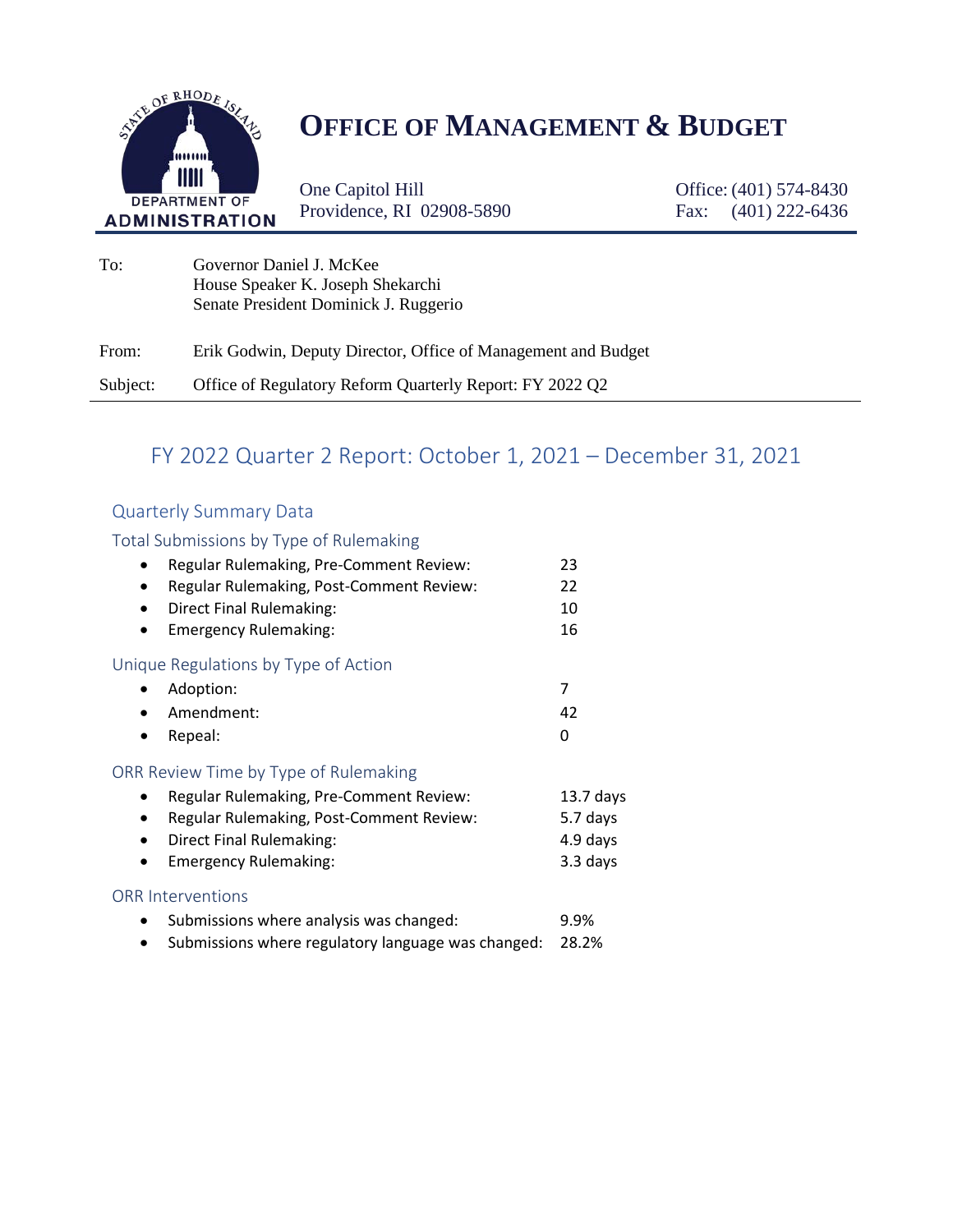## Small Business Impact Analysis



*Note: Emergency regulations are not included in this summary chart.*

## Regulatory Oversight

As part of the Office of Management and Budget, the Office of Regulatory Reform's (ORR) mission is to review new and amended regulations with a focus on minimizing adverse impacts on Rhode Island businesses, large and small. Since February 2015, ORR has been operating unde[r Executive Order 15-07,](http://www.omb.ri.gov/documents/reform/regulatory-review/07_Regulatory_Climate.pdf) which requires all Executive Branch regulations to be reviewed by ORR using a model similar to the federal regulatory model. EO 15-07 outlines a process to ensure regulations are not imposing unnecessary burdens on businesses and citizens.

Prior to EO 15-07 the Director of Regulatory Reform had the authority to intervene on any individual regulatory or permitting issue. With the new process dictated by Executive Order agencies must submit all of their proposed regulatory actions to ORR providing a systematic way to address regulatory issues. ORR reviews an agency's regulatory package, and if approved, those proposed rules and impact statements go through a public comment process. Any input from that process goes directly back to ORR for final consideration. Below is an outline of the ORR's role in the regulatory review process. The second round of review is primarily to ensure the agencies take into consideration public comments and amend the regulation as necessary.

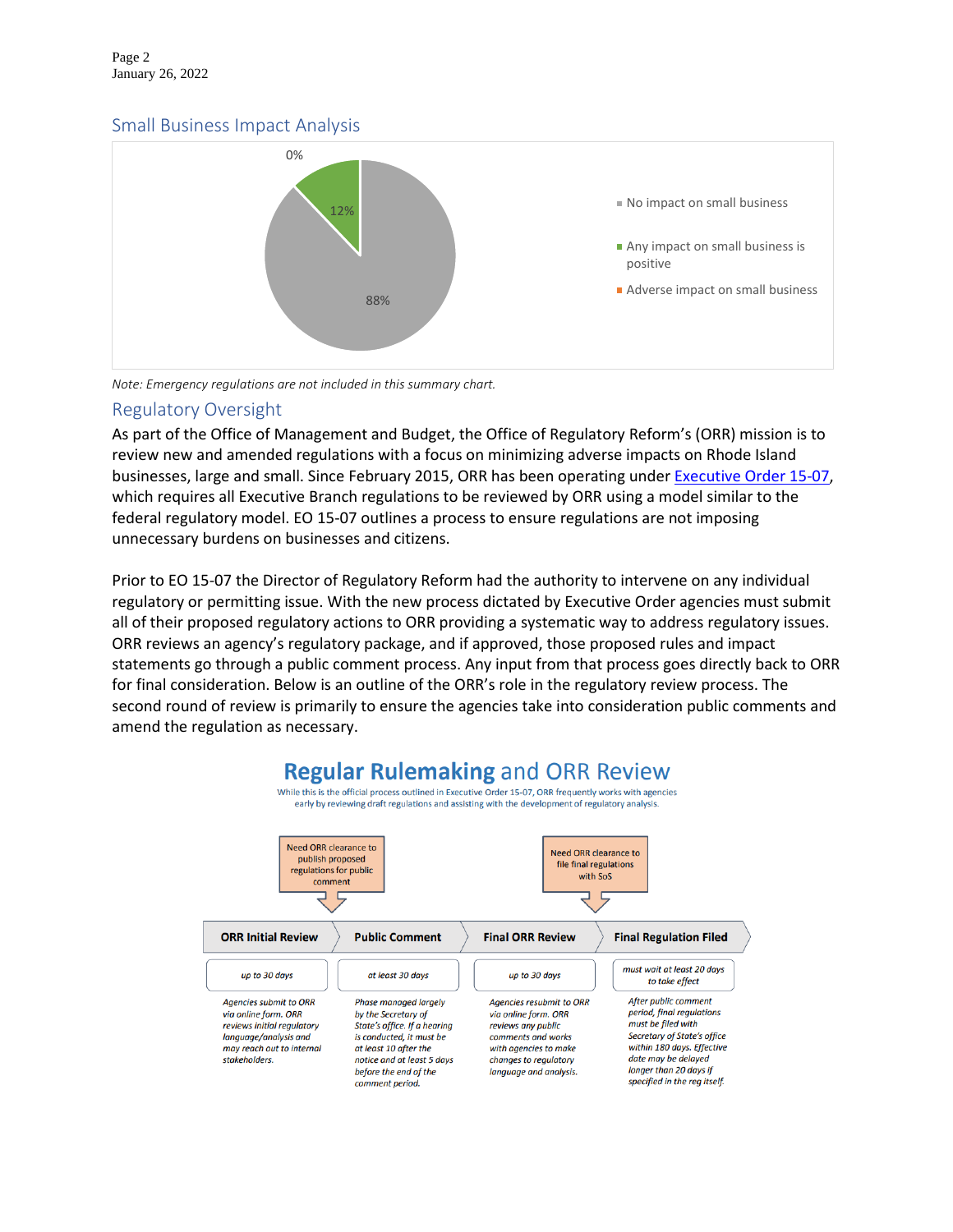Page 3 January 26, 2022

#### Regulatory Submissions Reviewed By ORR

The following regulatory submissions were cleared by ORR during the fiscal year quarter covered by this report. Regulations cleared by ORR are not immediately effective, regulations must go through the formal rulemaking process administered by the Secretary of State's Office (SOS). In some cases regulations cleared by ORR are not filed with SOS.

The information in this table (except "Days Under Review" and "Clearance Date") is self-reported by regulatory agencies with their submissions, although ORR can suggest changes to agency's submissions. Please note that for any post-comment entries with empty cells, the agency was not required to resubmit this information because the regulation received no public comment and no changes were made to the proposed regulation. Emergency regulations might also have missing data because these submissions are exempt from some reporting requirements.

| <b>Review</b><br><b>Stage</b> | <b>Agency</b>                  | <b>Regulation Title</b>                                                                                                                               | <b>Rulemaking</b><br><b>Action</b> | <b>Days</b><br><b>Under</b><br><b>Review</b> | <b>Reason for Regulatory Action</b>                                                                                                                                                                                                                  | <b>Small Business</b><br>Impact<br><b>Determination</b>         | <b>Clearance</b><br><b>Date</b> |
|-------------------------------|--------------------------------|-------------------------------------------------------------------------------------------------------------------------------------------------------|------------------------------------|----------------------------------------------|------------------------------------------------------------------------------------------------------------------------------------------------------------------------------------------------------------------------------------------------------|-----------------------------------------------------------------|---------------------------------|
| Post-<br>Comment<br>Draft     | Narragansett Bay<br>Commission | <b>Customer Service Rules</b><br>and Regulations                                                                                                      | Amendment                          | 3                                            |                                                                                                                                                                                                                                                      |                                                                 | 2021-10-05                      |
| Preliminary<br>Draft          | Health                         | <b>Licensing Home Nursing</b><br>Care Providers and<br><b>Home Care Providers</b>                                                                     | Amendment                          | 22                                           | To align with federal law that<br>permits physician assistants, nurse<br>practitioners (aka Advance practice<br>nurse practitioners) and clinical<br>nurse specialists to certify home<br>health services.                                           | NO, this regulation<br><b>DOES NOT IMPACT</b><br>small business | 2021-10-05                      |
| Emergency                     | Health                         | <b>Nursing Assistants,</b><br><b>Medication Aides, and</b><br>the Approval of Nursing<br>Assistant and<br><b>Medication Aide Training</b><br>Programs | Amendment                          | 9                                            | Due to shortages in CNAs, RIDOH is<br>allowing for temporary CNA licenses<br>for individuals who complete a skills<br>assessment, or for other licensed<br>professionals.                                                                            |                                                                 | 2021-10-07                      |
| Post-<br>Comment<br>Draft     | Environmental<br>Management    | <b>Rules and Regulations</b><br>for Wastewater<br><b>Treatment Facility</b><br>Operators                                                              | Amendment                          | $\overline{2}$                               | Proposed changes are a response to<br>wastewater sector input regarding<br>licensure equity among varying<br>positions within the industry, as<br>well as updates that will benefit<br>program administrative workflow<br>and examination integrity. | NO, this regulation<br><b>DOES NOT IMPACT</b><br>small business | 2021-10-07                      |
| Preliminary<br>Draft          | Health                         | <b>School Based Health</b><br>Centers                                                                                                                 | Amendment                          | 14                                           | To impliment requirements of RIGL<br>23-17-4.1 which requires school<br>based health centers to have a                                                                                                                                               | NO, this regulation<br><b>DOES NOT IMPACT</b><br>small business | 2021-10-07                      |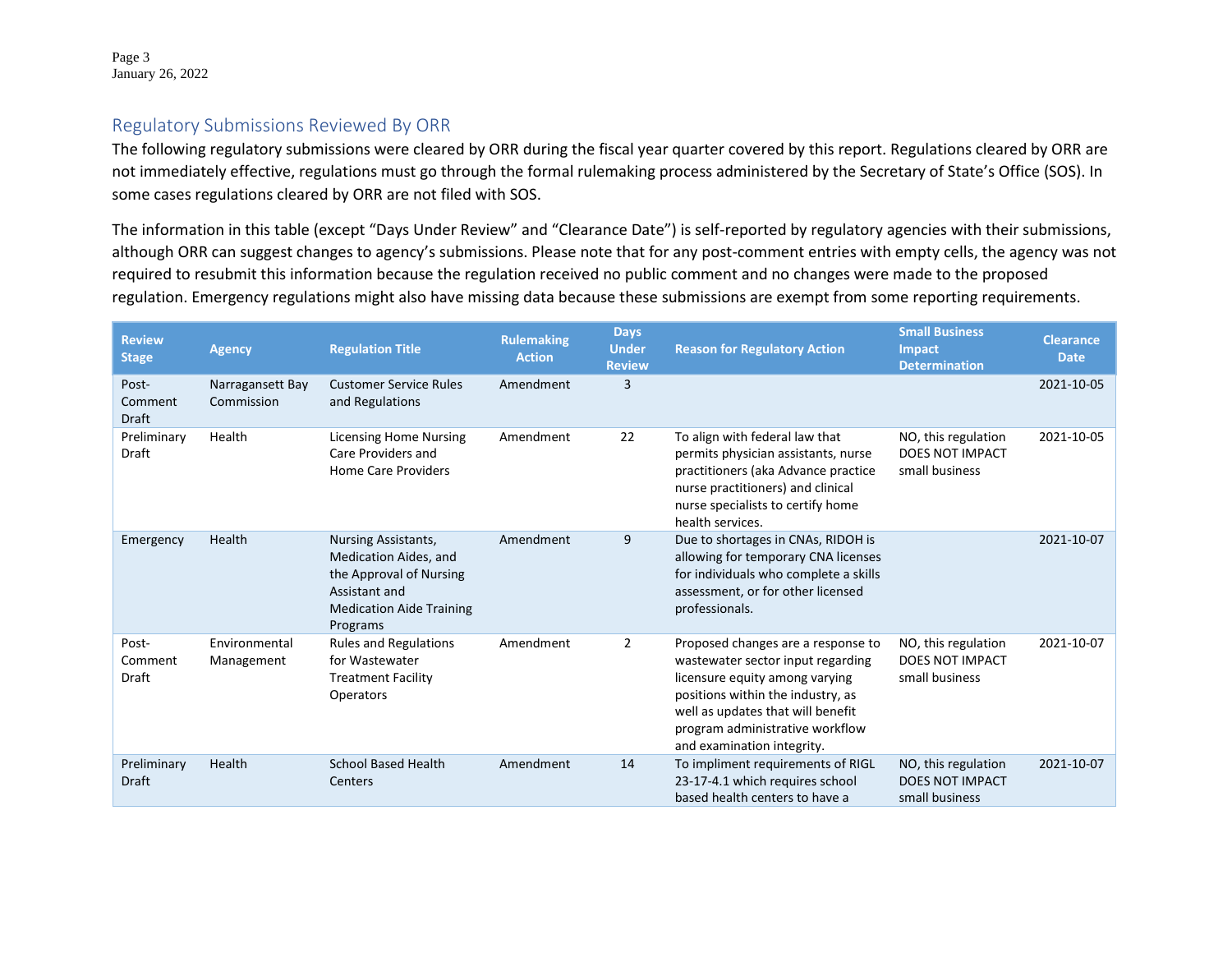| <b>Review</b><br><b>Stage</b>    | <b>Agency</b>               | <b>Regulation Title</b>                                                                           | <b>Rulemaking</b><br><b>Action</b> | <b>Days</b><br><b>Under</b><br><b>Review</b> | <b>Reason for Regulatory Action</b>                                                                                                                                                                                                                                                                                                                                                                                                                                                                                                                         | <b>Small Business</b><br><b>Impact</b><br><b>Determination</b>  | <b>Clearance</b><br><b>Date</b> |
|----------------------------------|-----------------------------|---------------------------------------------------------------------------------------------------|------------------------------------|----------------------------------------------|-------------------------------------------------------------------------------------------------------------------------------------------------------------------------------------------------------------------------------------------------------------------------------------------------------------------------------------------------------------------------------------------------------------------------------------------------------------------------------------------------------------------------------------------------------------|-----------------------------------------------------------------|---------------------------------|
|                                  |                             |                                                                                                   |                                    |                                              | staffing plan which must include a<br>school nurse teacher.                                                                                                                                                                                                                                                                                                                                                                                                                                                                                                 |                                                                 |                                 |
| Preliminary<br>Draft             | Environmental<br>Management | Rhode Island State<br><b>Pilotage Commission</b><br><b>Rules and Regulations</b>                  | Amendment                          | 6                                            | To remove an outdated exception<br>to the PPU requirement.                                                                                                                                                                                                                                                                                                                                                                                                                                                                                                  | NO, this regulation<br>DOES NOT IMPACT<br>small business        | 2021-10-12                      |
| Preliminary<br><b>Draft</b>      | Health                      | Dentists, Dental<br><b>Hygienists and Dental</b><br>Assistants                                    | Amendment                          | 10                                           | To revise licesenure requirements<br>for a public health dental hgienist<br>and provide procedures for how<br>teledentistry can be performed.                                                                                                                                                                                                                                                                                                                                                                                                               | NO, this regulation<br>DOES NOT IMPACT<br>small business        | 2021-10-14                      |
| Emergency                        | Health                      | <b>Emergency Medical</b><br>Services                                                              | Amendment                          | 8                                            | To allow staffing of private<br>ambulances for basic life support<br>transportation                                                                                                                                                                                                                                                                                                                                                                                                                                                                         |                                                                 | 2021-10-15                      |
| <b>Direct Final</b>              | Environmental<br>Management | R.I. Hunting and<br><b>Trapping Regulations for</b><br>the 2021 - 2022 and<br>2022 - 2023 Seasons | Amendment                          | $\overline{4}$                               | There was an error when the Town<br>of New Shoreham submitted their<br>dates for the hunting season on<br>Block Island. This change is to<br>correct the missed dates.                                                                                                                                                                                                                                                                                                                                                                                      | NO, this regulation<br><b>DOES NOT IMPACT</b><br>small business | 2021-10-18                      |
| Preliminary<br>Draft             | Student Loan<br>Authority   | Knowledge for College<br>Scholarship                                                              | Amendment                          | 0                                            | RISLA is amending the scholarship<br>to make it eligible to more indiviuals                                                                                                                                                                                                                                                                                                                                                                                                                                                                                 | NO, this regulation<br>DOES NOT IMPACT<br>small business        | 2021-10-18                      |
| Post-<br>Comment<br><b>Draft</b> | Environmental<br>Management | PART 6 – General<br><b>Equipment Provisions</b>                                                   | Amendment                          | $\overline{4}$                               |                                                                                                                                                                                                                                                                                                                                                                                                                                                                                                                                                             |                                                                 | 2021-10-19                      |
| Preliminary<br>Draft             | Health                      | School Health Program                                                                             | Amendment                          | 11                                           | Align the School Health Program<br>regulations with the Rhode Island<br>Department of Education;<br>incorporate information and<br>requirements on vision and eye<br>screening; implement requirements<br>of RIGL 40-11-3 regarding child<br>abuse and neglect; Adds reference<br>and implements RIGL 16-22-4<br>regarding mixing opioids and<br>alcohol; to allow licensed dental<br>hygienists to perform dental<br>screenings; requires development<br>of policies and procedures for<br>maintenance of a supply of opioid<br>antagonists in private and | NO, this regulation<br>DOES NOT IMPACT<br>small business        | 2021-10-19                      |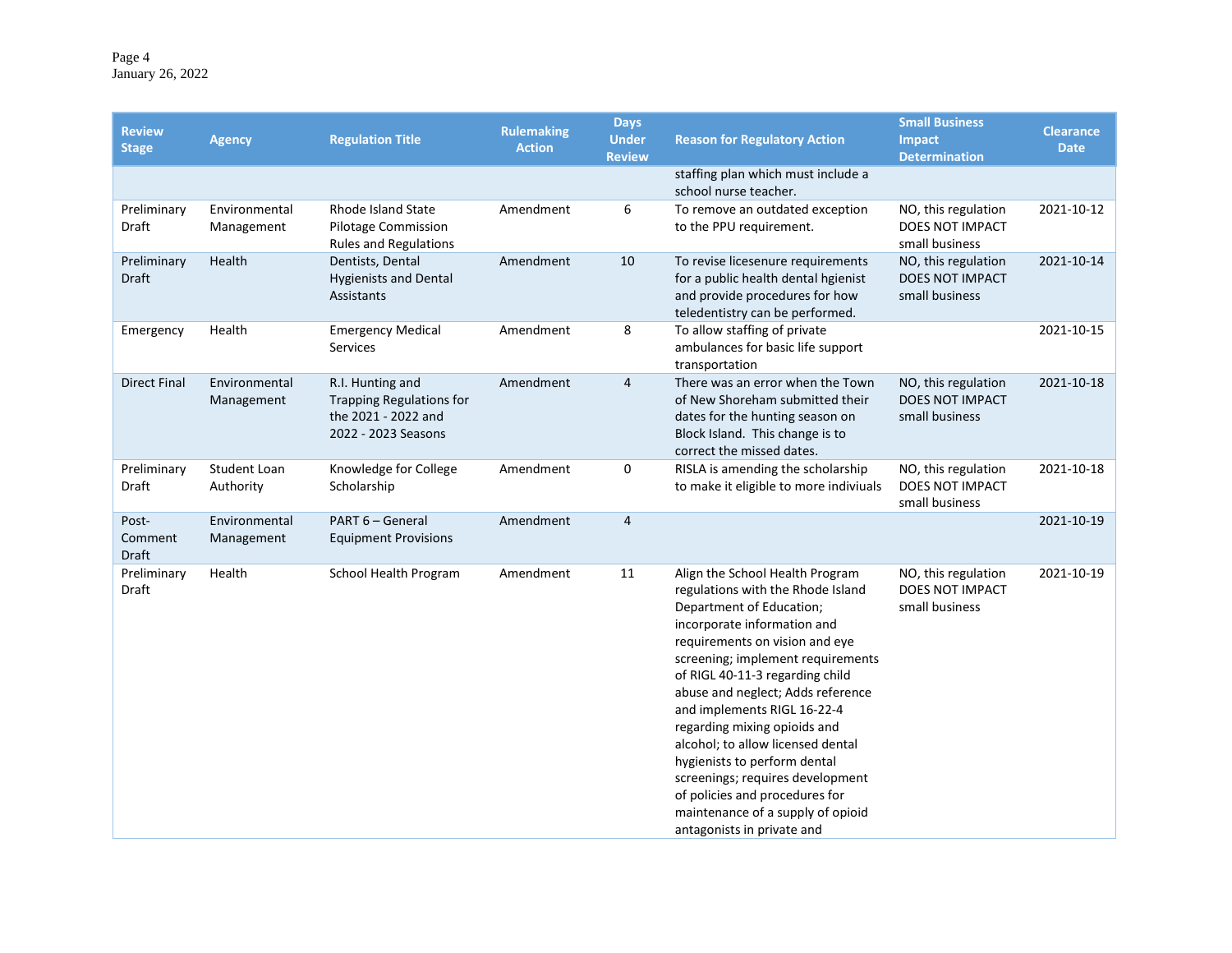Page 5 January 26, 2022

| <b>Review</b><br><b>Stage</b>    | <b>Agency</b>                 | <b>Regulation Title</b>                                                                                  | <b>Rulemaking</b><br><b>Action</b> | <b>Days</b><br><b>Under</b><br><b>Review</b> | <b>Reason for Regulatory Action</b>                                                                                                                                                                                                                                                                                                                                                                                                                  | <b>Small Business</b><br>Impact<br><b>Determination</b>         | <b>Clearance</b><br><b>Date</b> |
|----------------------------------|-------------------------------|----------------------------------------------------------------------------------------------------------|------------------------------------|----------------------------------------------|------------------------------------------------------------------------------------------------------------------------------------------------------------------------------------------------------------------------------------------------------------------------------------------------------------------------------------------------------------------------------------------------------------------------------------------------------|-----------------------------------------------------------------|---------------------------------|
|                                  |                               |                                                                                                          |                                    |                                              | elementary schools; implement<br>requirements for medical marijuana<br>and CBD oil administration; remove<br>superfluous language; correct<br>citations to RIGL and RI regulations;<br>and revise to plain language.                                                                                                                                                                                                                                 |                                                                 |                                 |
| Emergency                        | <b>Human Services</b>         | <b>Supplemental Security</b><br>Income and State<br>Supplemental Payment<br><b>Rules and Regulations</b> | Amendment                          | $\mathbf{1}$                                 | The Rhode Island State Fiscal Year<br>2022 budget (21-H-6122) mandates<br>the elimination of the Category F<br>program established in 2016 and<br>reinvestment of the state savings<br>into enhanced Medicaid Assisted<br>Living rates and the elimination of<br>funding to the assisted living<br>providers that had been financed by<br>Rhode Island Housing Mortgage and<br>Finance Corporation. This will be<br>implemented on November 1, 2021. |                                                                 | 2021-10-22                      |
| Post-<br>Comment<br><b>Draft</b> | Environmental<br>Management   | PART 2 - Commercial<br><b>Marine Fishing Licenses</b><br>and Landing Permits                             | Amendment                          | 10                                           | To consider industry proposals to<br>amend the exit/entry ratio for the<br>Restricted Finfish endorsement                                                                                                                                                                                                                                                                                                                                            | NO, any small<br>business impact is<br><b>POSITIVE</b>          | 2021-10-25                      |
| Emergency                        | Health                        | Reporting and Testing of<br>Infectious,<br>Environmental, and<br><b>Occupational Diseases</b>            | Amendment                          | $\mathbf{1}$                                 | To require clinical laboratories to<br>report COVID-19 results and<br>hospitals to report COVID-19<br>hospitalizations and deaths.                                                                                                                                                                                                                                                                                                                   |                                                                 | 2021-10-26                      |
| Emergency                        | Health                        | Immunization, Testing<br>and Health Screening for<br><b>Health Care Workers</b>                          | Amendment                          | $\mathbf{1}$                                 | To require health care facilities to<br>publically post aggregate<br>vaccination data of their health care<br>workers; and require unvaccinated<br>health care workers to wear a mask<br>when a certain COVID-19<br>prevalence is reached.                                                                                                                                                                                                           |                                                                 | 2021-10-26                      |
| Post-<br>Comment<br><b>Draft</b> | <b>Business</b><br>Regulation | <b>Rhode Island State</b><br><b>Building Code</b>                                                        | Amendment                          | $\mathbf 0$                                  |                                                                                                                                                                                                                                                                                                                                                                                                                                                      |                                                                 | 2021-10-28                      |
| Direct Final                     | <b>Human Services</b>         | <b>Supplemental Nutrition</b><br>Assistance Program                                                      | Amendment                          | 6                                            | To comply with federally mandated<br>increases to the Cost of Living<br>Adjustments(COLA) for maximum<br><b>Supplemental Nutrition Assistance</b>                                                                                                                                                                                                                                                                                                    | NO, this regulation<br><b>DOES NOT IMPACT</b><br>small business | 2021-11-02                      |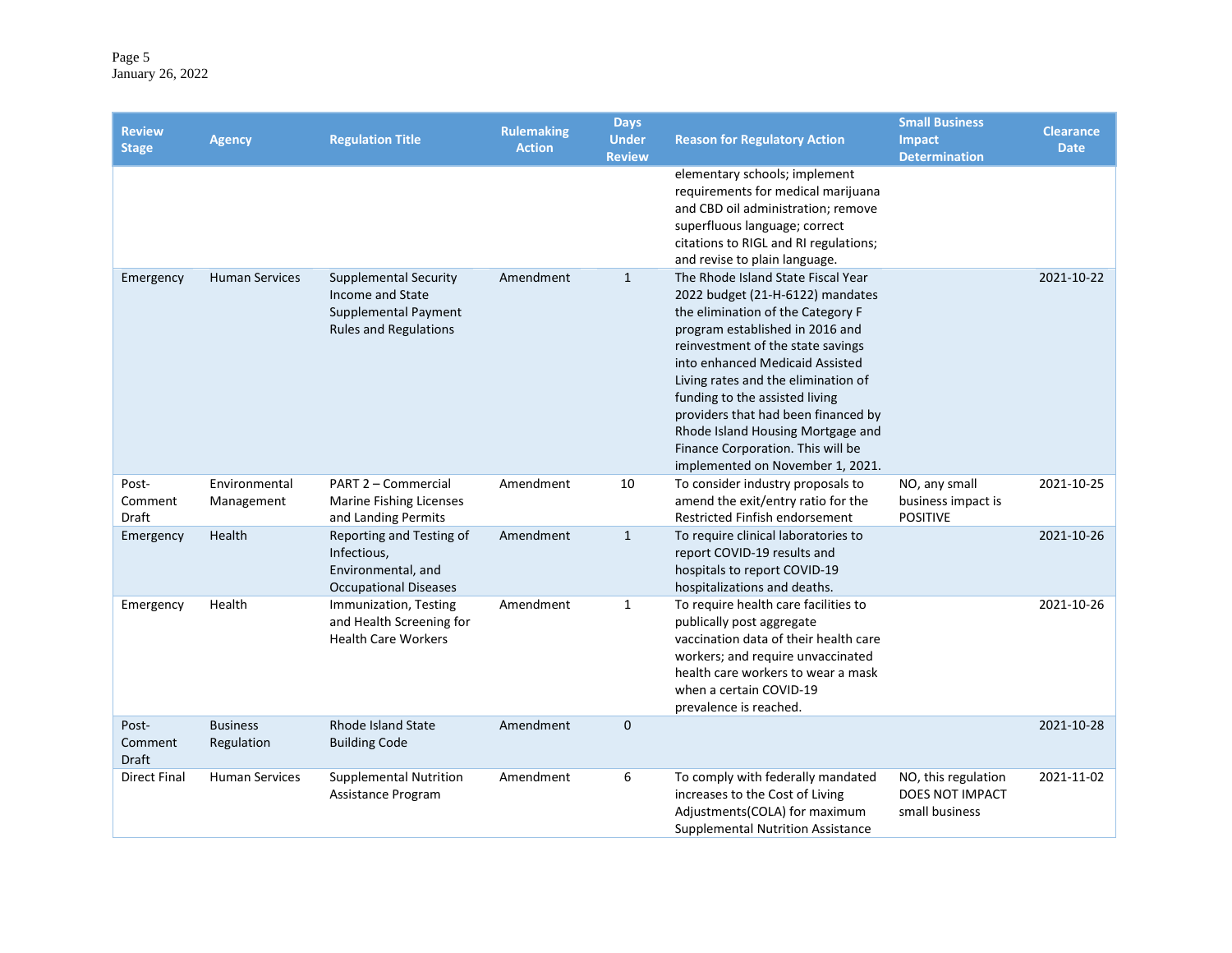Page 6 January 26, 2022

| <b>Review</b><br><b>Stage</b>    | <b>Agency</b>                 | <b>Regulation Title</b>                                                                                                 | <b>Rulemaking</b><br><b>Action</b> | <b>Days</b><br><b>Under</b><br><b>Review</b> | <b>Reason for Regulatory Action</b>                                                                                                                                                                                                                                                                                                                                                                                                                                           | <b>Small Business</b><br>Impact<br><b>Determination</b>                                                                                               | <b>Clearance</b><br><b>Date</b> |
|----------------------------------|-------------------------------|-------------------------------------------------------------------------------------------------------------------------|------------------------------------|----------------------------------------------|-------------------------------------------------------------------------------------------------------------------------------------------------------------------------------------------------------------------------------------------------------------------------------------------------------------------------------------------------------------------------------------------------------------------------------------------------------------------------------|-------------------------------------------------------------------------------------------------------------------------------------------------------|---------------------------------|
|                                  |                               |                                                                                                                         |                                    |                                              | Program (SNAP) benefits,<br>deductions and income eligibility<br>standards which occur annually on<br>October 1st.                                                                                                                                                                                                                                                                                                                                                            |                                                                                                                                                       |                                 |
| Post-<br>Comment<br><b>Draft</b> | <b>Business</b><br>Regulation | <b>State Energy</b><br><b>Conservation Code</b>                                                                         | Amendment                          | 4                                            | "RIBCSC is proposing changes to the<br>Rhode Island State Building Code<br>Regulations. These changes include<br>updating the base codes to a more<br>recent version of the relevant<br>national/international base codes-<br>updating from the ICC 2015 family<br>of model codes to the ICC 2018<br>model codes. RIBCSC has also<br>compiled RI-specific amendments<br>that make changes to these base<br>codes to better align with the<br>specific needs of Rhode Island." | YES, there is<br><b>ADVERSE IMPACT on</b><br>small business<br>(continue on to<br>complete the<br>requirements of<br>RIGL § 42-35.1-3 and<br>$1-4$ ). | 2021-11-02                      |
| Post-<br>Comment<br>Draft        | <b>Business</b><br>Regulation | Rhode Island One &<br><b>Two-Family Dwelling</b><br>Code                                                                | Amendment                          | 4                                            | RIBCSC is proposing changes to the<br>Rhode Island State Building Code<br>Regulations. These changes include<br>updating the base codes to a more<br>recent version of the relevant<br>national/international base codes-<br>updating from the ICC 2015 family<br>of model codes to the ICC 2018<br>model codes. RIBCSC has also<br>compiled RI-specific amendments<br>that make changes to these base<br>codes to better align with the<br>specific needs of Rhode Island.   | YES, there is<br>ADVERSE IMPACT on<br>small business<br>(continue on to<br>complete the<br>requirements of<br>RIGL § 42-35.1-3 and<br>$1-4$ ).        | 2021-11-02                      |
| Preliminary<br><b>Draft</b>      | Environmental<br>Management   | <b>Rules and Regulations</b><br>Governing the<br>Administration and<br>Enforcement of the<br>Freshwater Wetlands<br>Act | Amendment                          | $\overline{3}$                               | To change the effective date of the<br>new Wetlands Regulations from<br>January 15, 2022 to July 1, 2022 in<br>order to allow for a more orderly<br>transition to new rules governing<br>the administration and<br>enforcement of the Freshwater<br>Wetlands Act. The additional time<br>is necessary for DEM to develop and                                                                                                                                                  | NO, this regulation<br><b>DOES NOT IMPACT</b><br>small business                                                                                       | 2021-11-15                      |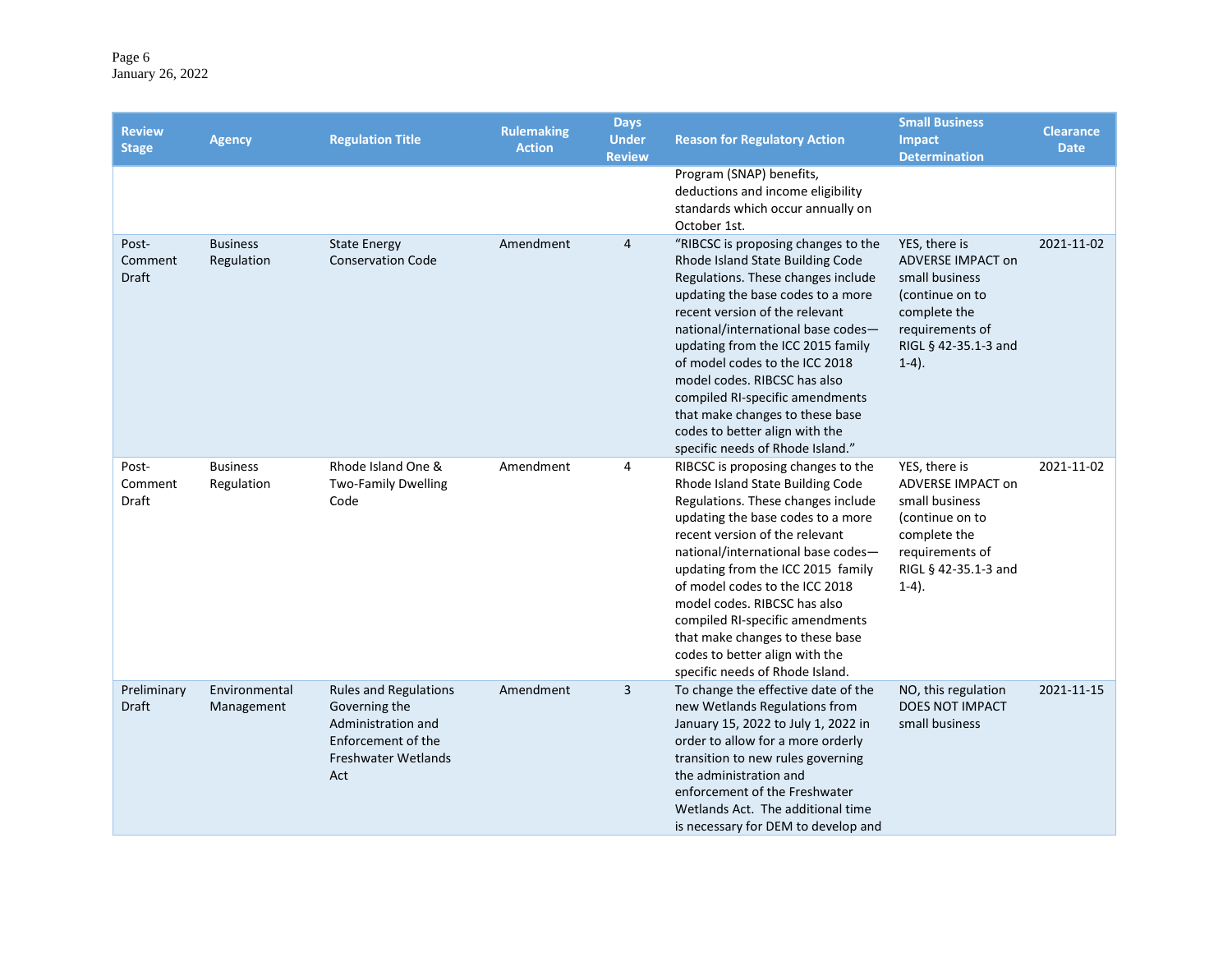| <b>Review</b><br><b>Stage</b>    | <b>Agency</b>                 | <b>Regulation Title</b>                           | <b>Rulemaking</b><br><b>Action</b> | <b>Days</b><br><b>Under</b><br><b>Review</b> | <b>Reason for Regulatory Action</b>                                                                                                                                                                                                                                                                                                                                                                                                                                                                                                                                                             | <b>Small Business</b><br><b>Impact</b><br><b>Determination</b>  | <b>Clearance</b><br><b>Date</b> |
|----------------------------------|-------------------------------|---------------------------------------------------|------------------------------------|----------------------------------------------|-------------------------------------------------------------------------------------------------------------------------------------------------------------------------------------------------------------------------------------------------------------------------------------------------------------------------------------------------------------------------------------------------------------------------------------------------------------------------------------------------------------------------------------------------------------------------------------------------|-----------------------------------------------------------------|---------------------------------|
|                                  |                               |                                                   |                                    |                                              | make available new application<br>materials, guidance documents and<br>training for various persons<br>involved in freshwater wetland<br>permitting and to do so with<br>adequate advance notice to lessen<br>any disruption to persons planning<br>projects and preparing applications.<br>The time will also be utilized to<br>modify DEM data systems to align<br>with the new categories of permits<br>established through the rules.                                                                                                                                                       |                                                                 |                                 |
| Post-<br>Comment<br>Draft        | <b>Energy Resources</b>       | OER Renewable Tangible<br><b>Taxation Formula</b> | Amendment                          | 0                                            |                                                                                                                                                                                                                                                                                                                                                                                                                                                                                                                                                                                                 |                                                                 | 2021-11-16                      |
| Post-<br>Comment<br><b>Draft</b> | Health                        | Rhode Island All Payer<br>Claims Database         | Amendment                          | $\mathbf 0$                                  |                                                                                                                                                                                                                                                                                                                                                                                                                                                                                                                                                                                                 |                                                                 | 2021-11-16                      |
| Preliminary<br>Draft             | <b>Business</b><br>Regulation | Real Estate Brokers and<br>Salespersons           | Amendment                          | 25                                           | There were two separate reasons<br>for amending this regulation.                                                                                                                                                                                                                                                                                                                                                                                                                                                                                                                                | NO, this regulation<br><b>DOES NOT IMPACT</b><br>small business | 2021-11-16                      |
|                                  |                               |                                                   |                                    |                                              | First, legislation passed in July 2021<br>(2021 PL Chapter 322 § 1 and<br>Chapter 211 § 1) that changed the<br>requirements for Real Estate<br>licensees by adding a requirement<br>that the real estate exam contain<br>content on fair housing and that<br>each licensee must complete 3<br>hours of instruction in Fair Housing<br>as part of their continuing<br>education. The statutory changes<br>also exempted RI licensed attorneys<br>who are also real estate licensees<br>from having to complete real estate<br>continuing education courses as a<br>condition of license renewal. |                                                                 |                                 |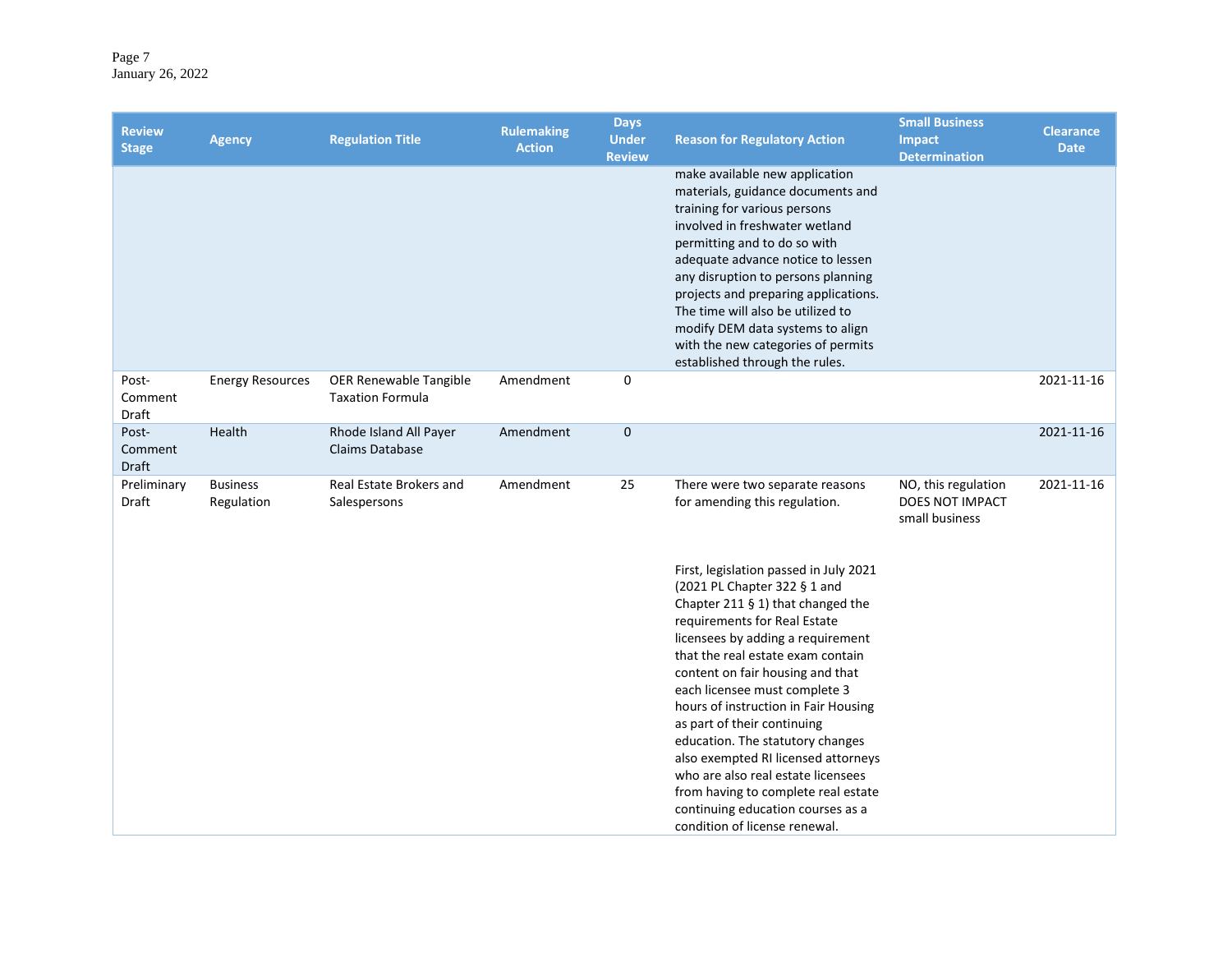| <b>Review</b><br><b>Stage</b> | <b>Agency</b>         | <b>Regulation Title</b>                                      | <b>Rulemaking</b><br><b>Action</b> | <b>Days</b><br><b>Under</b><br><b>Review</b> | <b>Reason for Regulatory Action</b>                                                                                                                                                                                                                                                                                                                                                                                                                                                                                                                                                                                                                                        | <b>Small Business</b><br><b>Impact</b><br><b>Determination</b>  | <b>Clearance</b><br><b>Date</b> |
|-------------------------------|-----------------------|--------------------------------------------------------------|------------------------------------|----------------------------------------------|----------------------------------------------------------------------------------------------------------------------------------------------------------------------------------------------------------------------------------------------------------------------------------------------------------------------------------------------------------------------------------------------------------------------------------------------------------------------------------------------------------------------------------------------------------------------------------------------------------------------------------------------------------------------------|-----------------------------------------------------------------|---------------------------------|
|                               |                       |                                                              |                                    |                                              | Second, the RI Association of<br>Realtors (RIAR) created a Teams<br>Task Force in response to DBR's<br>2019 bulletin on Teams of licensees<br>within real estate brokerages. In<br>April/May 2021, RIAR presented its<br>Task Force recommendations to<br>DBR for amendments to the Real<br>Estate regulation. After<br>consideration of these<br>recommendations, DBR prepared<br>these amendments and to clarify<br>how teams must operate under the<br>supervision of the principal broker,<br>like all other real estate licensees.<br>Teams can be very confusing to<br>consumers and the regulation of<br>Teams is an important component<br>in consumer protection. |                                                                 |                                 |
|                               |                       |                                                              |                                    |                                              | In addition, we have modernized<br>and improved the organization of<br>the advertising section which<br>needed to be updated to recognize<br>the variety of digital media now<br>used by licensees.                                                                                                                                                                                                                                                                                                                                                                                                                                                                        |                                                                 |                                 |
| Preliminary<br><b>Draft</b>   | <b>Human Services</b> | Group Family Child Care<br>Home Regulations for<br>Licensure | Amendment                          | 26                                           | Addition of Pandemic Language                                                                                                                                                                                                                                                                                                                                                                                                                                                                                                                                                                                                                                              | NO, this regulation<br><b>DOES NOT IMPACT</b><br>small business | 2021-11-16                      |
| Preliminary<br>Draft          | <b>Human Services</b> | Family Child Care Home<br>Regulations for<br>Licensure       | Amendment                          | 26                                           | Addition of Pandemic Language                                                                                                                                                                                                                                                                                                                                                                                                                                                                                                                                                                                                                                              | NO, this regulation<br>DOES NOT IMPACT<br>small business        | 2021-11-16                      |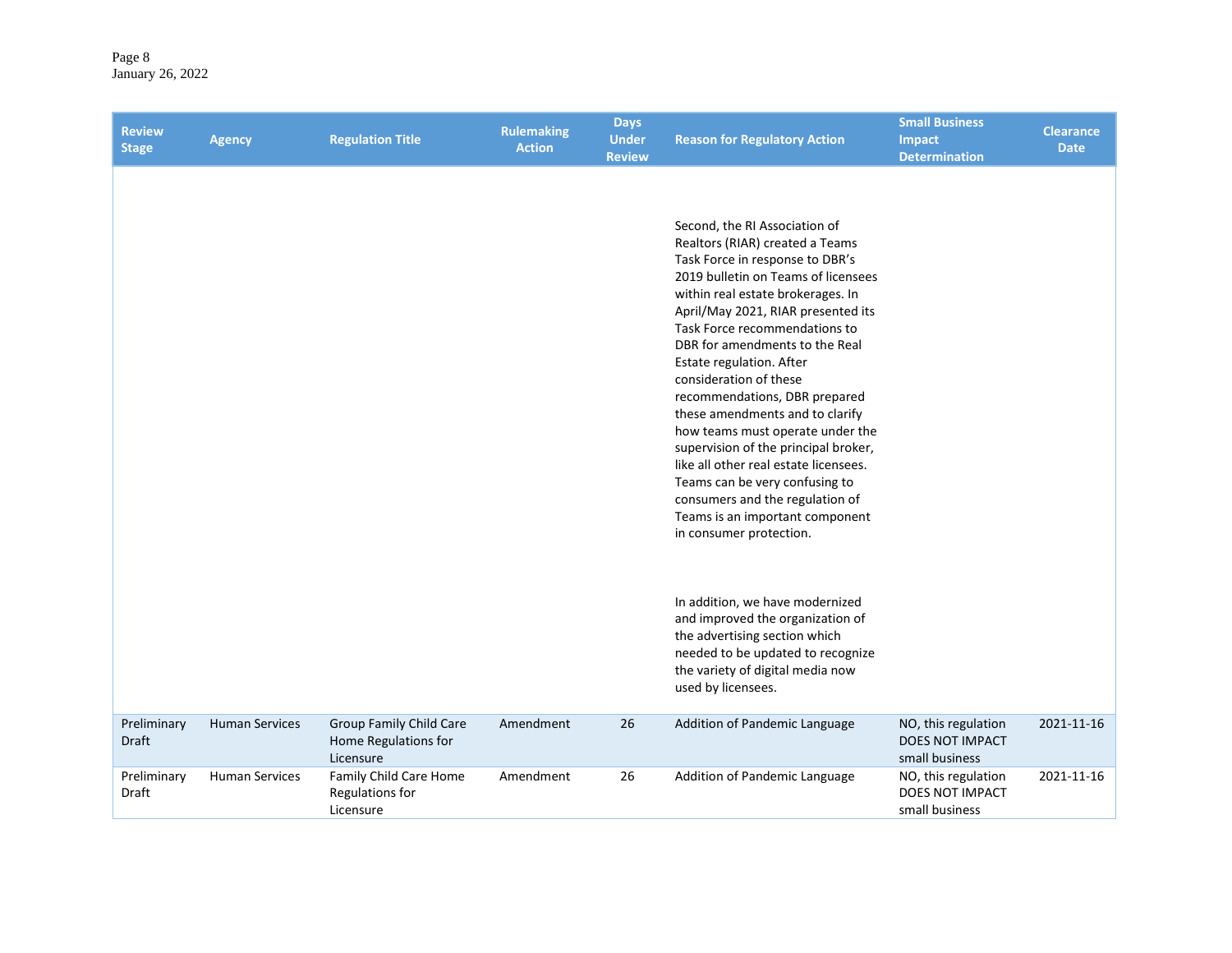| <b>Review</b><br><b>Stage</b>    | <b>Agency</b>         | <b>Regulation Title</b>                                                                                                                                                            | <b>Rulemaking</b><br><b>Action</b> | <b>Days</b><br><b>Under</b><br><b>Review</b> | <b>Reason for Regulatory Action</b>                                                                                                                                                                                                                                                                                                                                                                                                                                                                                                                                   | <b>Small Business</b><br><b>Impact</b><br><b>Determination</b>  | <b>Clearance</b><br><b>Date</b> |
|----------------------------------|-----------------------|------------------------------------------------------------------------------------------------------------------------------------------------------------------------------------|------------------------------------|----------------------------------------------|-----------------------------------------------------------------------------------------------------------------------------------------------------------------------------------------------------------------------------------------------------------------------------------------------------------------------------------------------------------------------------------------------------------------------------------------------------------------------------------------------------------------------------------------------------------------------|-----------------------------------------------------------------|---------------------------------|
| Preliminary<br>Draft             | <b>Human Services</b> | Child Care Center and<br>School Age Program<br><b>Licensing Regulations</b>                                                                                                        | Amendment                          | 26                                           | Addition of Pandemic Language.                                                                                                                                                                                                                                                                                                                                                                                                                                                                                                                                        | NO, this regulation<br><b>DOES NOT IMPACT</b><br>small business | 2021-11-16                      |
| Emergency                        | Health                | Requirement for<br><b>Immunization Against</b><br>COVID-19 for All<br>Workers in Licensed<br><b>Health Care Facilities</b><br>and Other Practicing<br><b>Health Care Providers</b> | Adoption                           | $\mathbf{1}$                                 | To require COVID-19 vaccination for<br>all workers in health care facilities<br>and all licensed health care<br>providers                                                                                                                                                                                                                                                                                                                                                                                                                                             |                                                                 | 2021-11-17                      |
| Post-<br>Comment<br><b>Draft</b> | Health                | Reporting and Testing of<br>Infectious,<br>Environmental, and<br><b>Occupational Diseases</b>                                                                                      | Amendment                          | $\mathbf{1}$                                 |                                                                                                                                                                                                                                                                                                                                                                                                                                                                                                                                                                       |                                                                 | 2021-11-19                      |
| Preliminary<br>Draft             | <b>Human Services</b> | Rules, Regulations and<br>Standards Governing the<br>Home and Community<br>Care Services to the<br><b>Elderly Program</b>                                                          | Amendment                          | 17                                           | This Rule change is due to a State of<br>Rhode Island Fiscal Year 2022<br>budget initiative which increased<br>the eligibility for the program from<br>200 % to 250 % of the Federal<br>Poverty Level. This Amendment<br>also expands program eligibility to<br>the 19-64 year old population who<br>have a diagnosis of Alzheimer's<br>disease or related dementia.                                                                                                                                                                                                  | NO, this regulation<br>DOES NOT IMPACT<br>small business        | 2021-11-19                      |
| Post-<br>Comment<br><b>Draft</b> | Health                | Licensure of Physician<br>Assistants                                                                                                                                               | Amendment                          | 4                                            | This regulation is being<br>promulgated to, among other<br>things, incorporate by reference the<br><b>CDC Guide to Infection Prevention</b><br>for Outpatient Settings; add a<br>definition of "collaboration;" revise<br>qualifications for licensure; provide<br>procedures for granting licensure<br>following a lapse in licensure, both<br>for disciplinary and non-disciplinary<br>reasons; revise scope of practice<br>and supervision to align with R.I.<br>Gen. Laws § 5-54-8; revise<br>prescriptive privileges; provide<br>procedures for participation in | NO, this regulation<br><b>DOES NOT IMPACT</b><br>small business | 2021-11-22                      |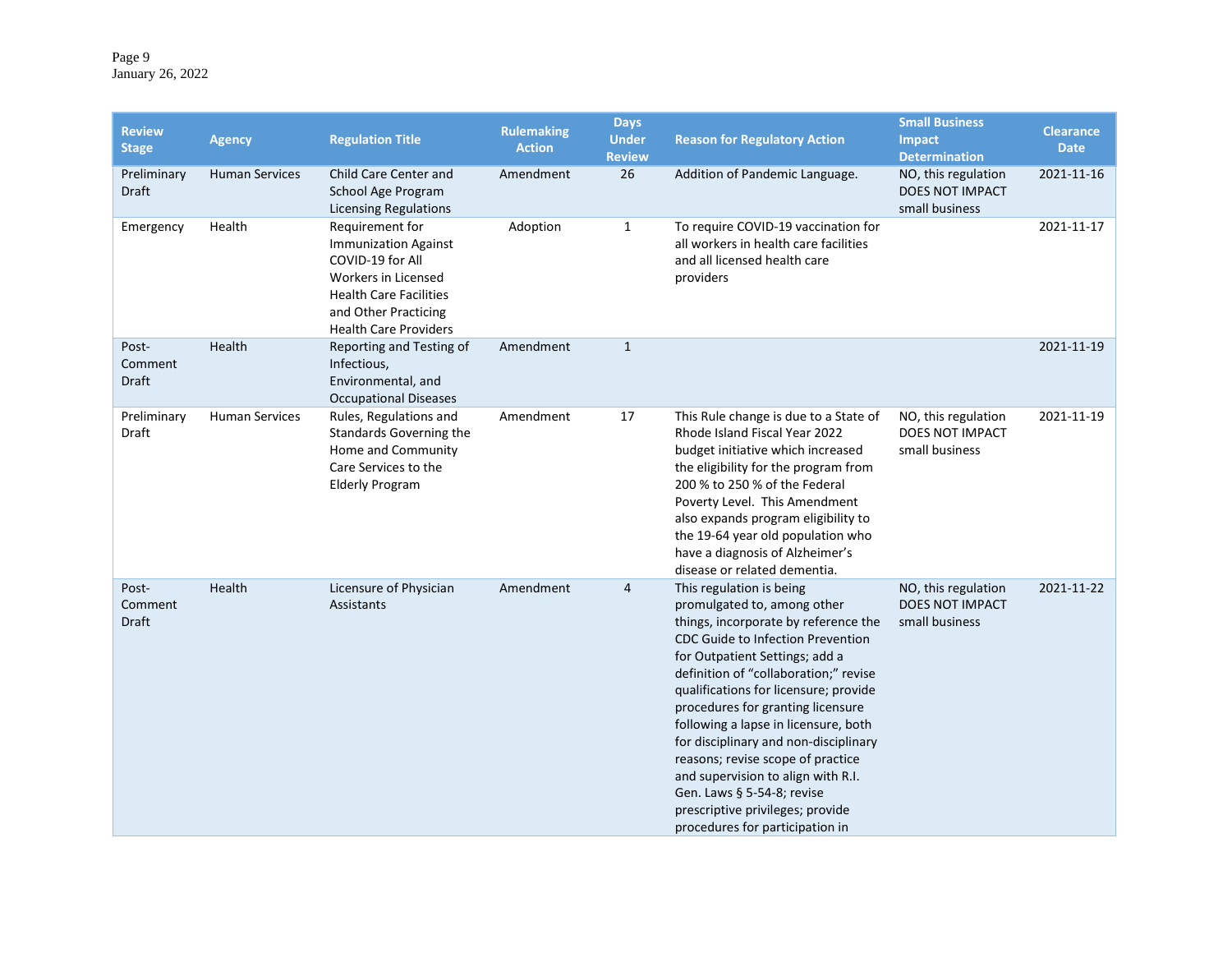Page 10 January 26, 2022

| <b>Review</b><br><b>Stage</b> | <b>Agency</b>               | <b>Regulation Title</b>                                                                                                 | <b>Rulemaking</b><br><b>Action</b> | <b>Days</b><br><b>Under</b><br><b>Review</b> | <b>Reason for Regulatory Action</b>                                                                                                                                                                                                                                                                                                                                                                                                                                                                                                                                                                                                                                                       | <b>Small Business</b><br><b>Impact</b><br><b>Determination</b> | <b>Clearance</b><br><b>Date</b> |
|-------------------------------|-----------------------------|-------------------------------------------------------------------------------------------------------------------------|------------------------------------|----------------------------------------------|-------------------------------------------------------------------------------------------------------------------------------------------------------------------------------------------------------------------------------------------------------------------------------------------------------------------------------------------------------------------------------------------------------------------------------------------------------------------------------------------------------------------------------------------------------------------------------------------------------------------------------------------------------------------------------------------|----------------------------------------------------------------|---------------------------------|
|                               |                             |                                                                                                                         |                                    |                                              | charitable and voluntary care; and<br>revise the list of actions for<br>unprofessional conduct.                                                                                                                                                                                                                                                                                                                                                                                                                                                                                                                                                                                           |                                                                |                                 |
| Preliminary<br>Draft          | Environmental<br>Management | <b>Rules and Regulations</b><br>Governing the<br>Administration and<br>Enforcement of the<br>Freshwater Wetlands<br>Act | Adoption                           | 3                                            | To move back the effective date of<br>the new Wetlands rules from<br>January 15, 2022 to July 1, 2022.                                                                                                                                                                                                                                                                                                                                                                                                                                                                                                                                                                                    | NO, this regulation<br>DOES NOT IMPACT<br>small business       | 2021-11-23                      |
| Preliminary<br><b>Draft</b>   | <b>Human Services</b>       | <b>Child Care Assistance</b><br>Program Rules and<br>Regulations                                                        | Amendment                          | 22                                           | This amendment updates outdated<br>language and references, as well as<br>adds new legislative changes.                                                                                                                                                                                                                                                                                                                                                                                                                                                                                                                                                                                   | NO, any small<br>business impact is<br><b>POSITIVE</b>         | 2021-11-23                      |
| Post-<br>Comment<br>Draft     | Health                      | <b>School Based Health</b><br>Centers                                                                                   | Amendment                          | 0                                            |                                                                                                                                                                                                                                                                                                                                                                                                                                                                                                                                                                                                                                                                                           |                                                                | 2021-11-24                      |
| Preliminary<br><b>Draft</b>   | Accountancy                 | Rules and Regulations of<br>the Rhode Island Board<br>of Accountancy                                                    | Amendment                          | $5\phantom{.}$                               | Modernize the rules to address<br>frequently asked questions and<br>assure public protection.                                                                                                                                                                                                                                                                                                                                                                                                                                                                                                                                                                                             | NO, any small<br>business impact is<br><b>POSITIVE</b>         | 2021-11-24                      |
| Preliminary<br>Draft          | <b>Human Services</b>       | <b>Rhode Island Works</b><br>Program Rules and<br>Regulations                                                           | Amendment                          | 19                                           | The Department will continue to<br>waive some requirements for<br>benefit access to applicants and<br>recipients of the Rhode Island<br>Works Program due to the ongoing<br>COVID-19 crisis. This includes the<br>temporary suspension of all in<br>person transactions as well as all<br>face-to-face interviews for benefit<br>screenings, applications, and<br>recertifications. The DHS will allow<br>for telephonic interviews,<br>telephonic applications and<br>telephonic signatures, as needed to<br>process both applications and<br>recertifications for the RIW<br>program. This process will remain in<br>effect as the department works to<br>reopen the DHS field offices. | NO, this regulation<br>DOES NOT IMPACT<br>small business       | 2021-11-24                      |
|                               |                             |                                                                                                                         |                                    |                                              | Additional changes to this Rule have                                                                                                                                                                                                                                                                                                                                                                                                                                                                                                                                                                                                                                                      |                                                                |                                 |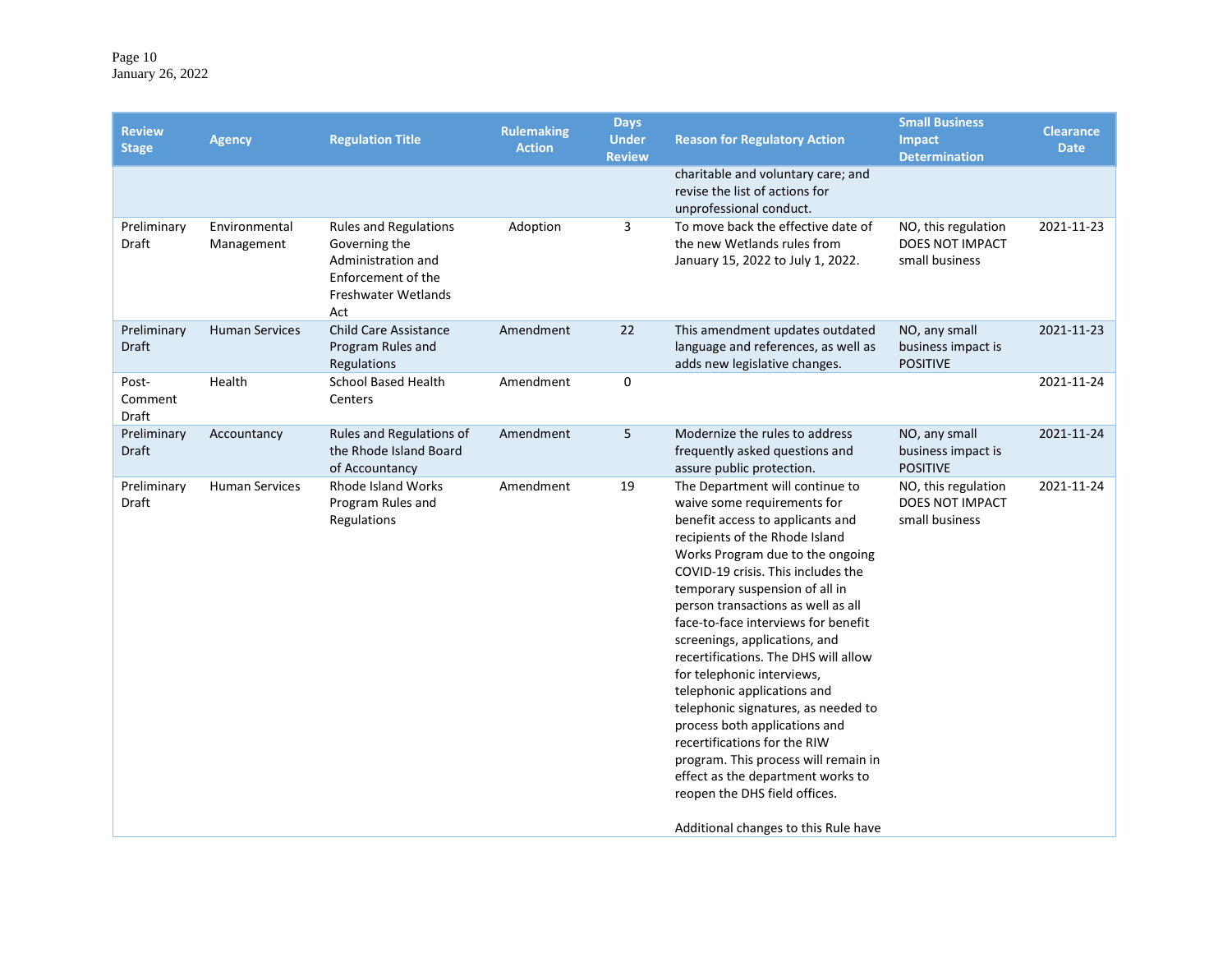Page 11 January 26, 2022

| <b>Review</b><br><b>Stage</b>    | <b>Agency</b>               | <b>Regulation Title</b>                                                                                                                                                                     | <b>Rulemaking</b><br><b>Action</b> | <b>Days</b><br><b>Under</b><br><b>Review</b> | <b>Reason for Regulatory Action</b>                                                                                                                                                                                                                                                                                                                                                                                                                                                                                                                                                                                                           | <b>Small Business</b><br><b>Impact</b><br><b>Determination</b>  | <b>Clearance</b><br><b>Date</b> |
|----------------------------------|-----------------------------|---------------------------------------------------------------------------------------------------------------------------------------------------------------------------------------------|------------------------------------|----------------------------------------------|-----------------------------------------------------------------------------------------------------------------------------------------------------------------------------------------------------------------------------------------------------------------------------------------------------------------------------------------------------------------------------------------------------------------------------------------------------------------------------------------------------------------------------------------------------------------------------------------------------------------------------------------------|-----------------------------------------------------------------|---------------------------------|
|                                  |                             |                                                                                                                                                                                             |                                    |                                              | been made to implement the<br>changes approved by the passage of<br>the 2021-2022 Rhode Island State<br>Budget.                                                                                                                                                                                                                                                                                                                                                                                                                                                                                                                               |                                                                 |                                 |
| Emergency                        | Environmental<br>Management | <b>Emergency Regulations</b><br>Governing the Use of<br><b>Federal Funds Provided</b><br>to the State of Rhode<br>Island for the Large<br><b>Whale Gear Modification</b><br>Assistance Plan | Adoption                           | $\overline{4}$                               | The purpose of these Rules and<br>Regulations is to administer the<br>\$227,273 allocation of mitigation<br>relief provided to Rhode Island by<br>NOAA and transferred to the State<br>by the ASMFC by expeditiously and<br>equitably disbursing it in the form<br>of fishing gear contrivances to<br>eligible fishery participants in the<br>Rhode Island Lobster/Jonah Crab<br>fishery to comply with the recently<br>amended Atlantic Large Whale Take<br>Reduction Plan and the subsequent<br>NOAA Fisheries Final Rule (50<br>C.F.R. §§ 229-697) intended to<br>reduce serious injury and mortality<br>to three species of large whales. |                                                                 | 2021-11-29                      |
| <b>Direct Final</b>              | Environmental<br>Management | <b>Rules and Regulations</b><br><b>Relating to Fertilizers</b>                                                                                                                              | Amendment                          | 8                                            | A brief section is being added to the<br>end of this regulation to<br>acknowledge the Division's new<br>online registration system.                                                                                                                                                                                                                                                                                                                                                                                                                                                                                                           | NO, this regulation<br>DOES NOT IMPACT<br>small business        | 2021-12-02                      |
| <b>Direct Final</b>              | Environmental<br>Management | <b>Rules and Regulations</b><br><b>Relating to Commercial</b><br>Feed                                                                                                                       | Amendment                          | 8                                            | A brief section is being added to the<br>end of this regulation to<br>acknowledge the Division's new<br>online registration system.                                                                                                                                                                                                                                                                                                                                                                                                                                                                                                           | NO, this regulation<br>DOES NOT IMPACT<br>small business        | 2021-12-02                      |
| <b>Direct Final</b>              | Environmental<br>Management | <b>Agricultural Liming</b><br><b>Material Rules and</b><br>Regulations                                                                                                                      | Amendment                          | 8                                            | A brief section is being added to the<br>end of this regulation to<br>acknowledge the Department's new<br>online registration system.                                                                                                                                                                                                                                                                                                                                                                                                                                                                                                         | NO, this regulation<br>DOES NOT IMPACT<br>small business        | 2021-12-02                      |
| Post-<br>Comment<br><b>Draft</b> | Environmental<br>Management | <b>Rhode Island State</b><br><b>Pilotage Commission</b><br><b>Rules and Regulations</b>                                                                                                     | Amendment                          |                                              |                                                                                                                                                                                                                                                                                                                                                                                                                                                                                                                                                                                                                                               |                                                                 | 2021-12-02                      |
| Preliminary<br>Draft             | Health                      | <b>Harm Reduction Centers</b>                                                                                                                                                               | Adoption                           | 15                                           | To impliment the requirements of<br>RIGL chapter 23-12.10 to that<br>requires the department of health                                                                                                                                                                                                                                                                                                                                                                                                                                                                                                                                        | NO, this regulation<br><b>DOES NOT IMPACT</b><br>small business | 2021-12-02                      |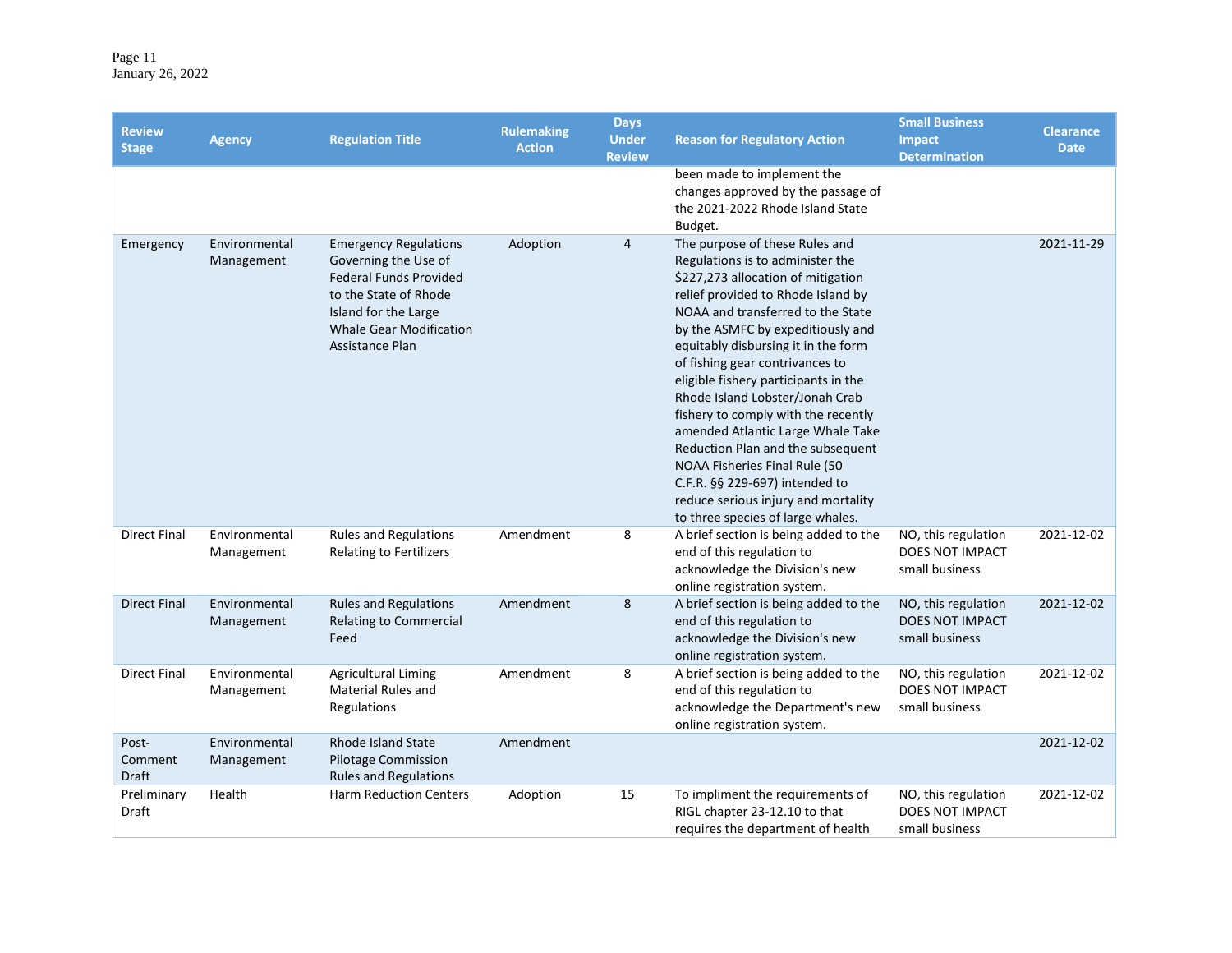Page 12 January 26, 2022

| <b>Review</b><br><b>Stage</b> | <b>Agency</b>               | <b>Regulation Title</b>                                                                                                                                                                                                                 | <b>Rulemaking</b><br><b>Action</b> | <b>Days</b><br><b>Under</b><br><b>Review</b> | <b>Reason for Regulatory Action</b>                                                                                                                                                                                                                                                                                                                                                                                                                                                                                                                                                                                                                                                                                  | <b>Small Business</b><br>Impact<br><b>Determination</b>  | <b>Clearance</b><br><b>Date</b> |
|-------------------------------|-----------------------------|-----------------------------------------------------------------------------------------------------------------------------------------------------------------------------------------------------------------------------------------|------------------------------------|----------------------------------------------|----------------------------------------------------------------------------------------------------------------------------------------------------------------------------------------------------------------------------------------------------------------------------------------------------------------------------------------------------------------------------------------------------------------------------------------------------------------------------------------------------------------------------------------------------------------------------------------------------------------------------------------------------------------------------------------------------------------------|----------------------------------------------------------|---------------------------------|
|                               |                             |                                                                                                                                                                                                                                         |                                    |                                              | to create regulations for harm<br>reduction centers                                                                                                                                                                                                                                                                                                                                                                                                                                                                                                                                                                                                                                                                  |                                                          |                                 |
| Emergency                     | Environmental<br>Management | <b>Emergency Regulations</b><br>Governing the<br>Administration of<br><b>Federal Fisheries</b><br><b>Disaster Relief Funding</b><br>Provided to the State of<br>Rhode Island Under the<br>Consolidated<br>Appropriations Act of<br>2021 | Amendment                          |                                              | The purpose of these rules and<br>regulations is to administer the<br>\$2,959,612 allocation of federal<br>fisheries disaster relief provided to<br>Rhode Island under the<br>Consolidated Appropriations Act of<br>2021 (P.L. 116-260 (H.R. 133,<br>Division M)) by expeditiously and<br>equitably disbursing it in the form<br>of direct payments to eligible<br>fishery participants in the four<br>sectors used by NOAA Fisheries to<br>establish Rhode Island's allocation:<br>commercial fishing, commercial<br>aquaculture, seafood<br>processing/wholesaling, and for-<br>hire businesses.                                                                                                                   |                                                          | 2021-12-06                      |
| Post-<br>Comment<br>Draft     | Environmental<br>Management | <b>Rules Establishing</b><br>Minimum Standards<br>Relating to Location,<br>Design, Construction and<br>Maintenance of Onsite<br><b>Wastewater Treatment</b><br>Systems                                                                  | Amendment                          | 16                                           | The purpose of these amendments<br>is to incorporate revisions made to<br>R.I. Gen. Laws § 5-56.1-4 (Designers<br>of Individual Sewage Disposal<br>Systems- Conditions for obtaining a<br>designer's license) by the R.I.<br>General Assembly in the 2019<br>session. The change in statute<br>states that professional engineers,<br>registered and authorized to<br>practice engineering in Rhode<br>Island, meet the minimum<br>qualifications, experience, and<br>education requirements for an<br>OWTS designer's license. This has<br>the effect of exempting professional<br>engineers from the testing and<br>continuing education requirements<br>to obtain and maintain a Class III<br>Designer's License. | NO, this regulation<br>DOES NOT IMPACT<br>small business | 2021-12-06                      |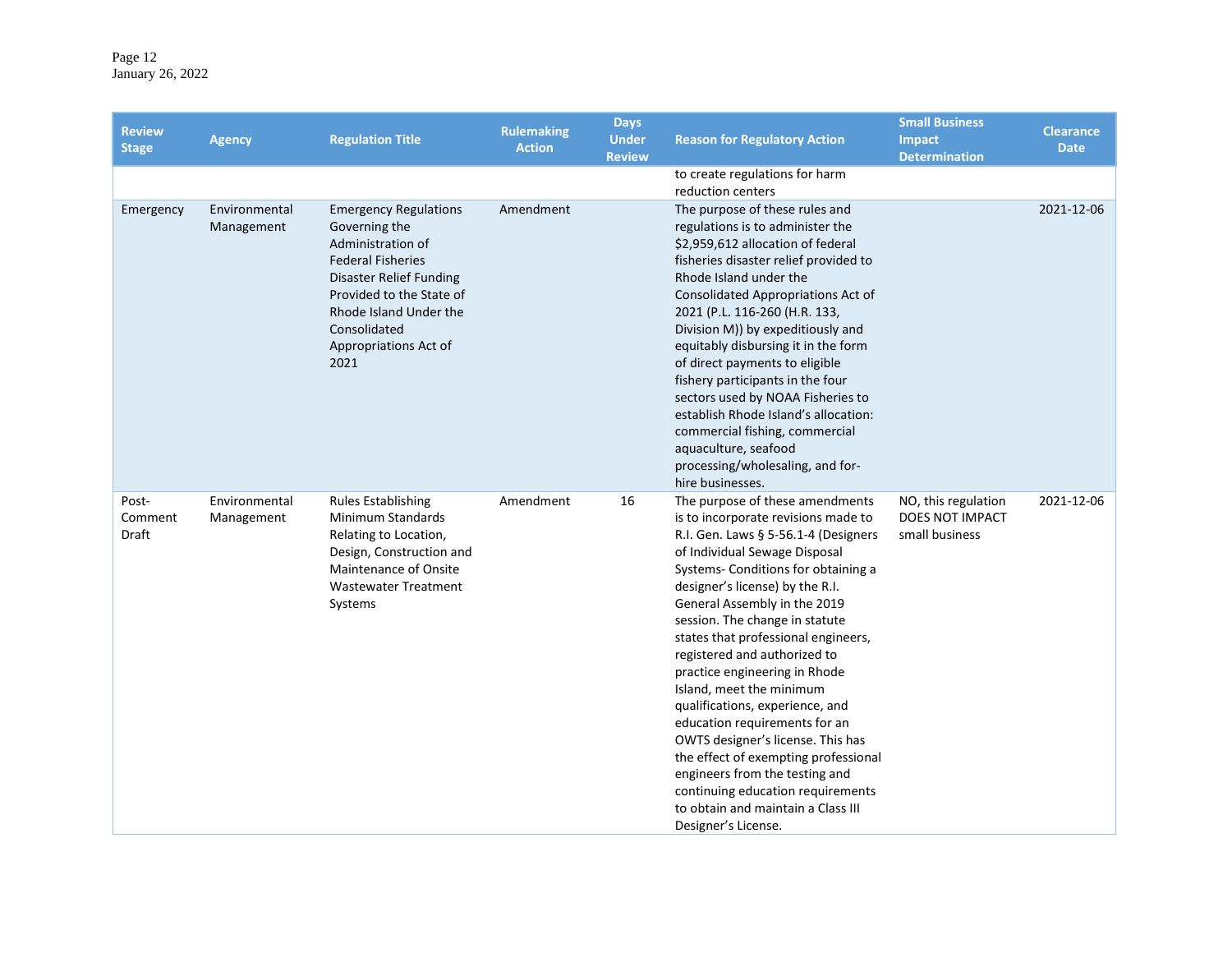Page 13 January 26, 2022

| <b>Review</b><br><b>Stage</b> | Agency                       | <b>Regulation Title</b>                                                       | <b>Rulemaking</b><br><b>Action</b> | <b>Days</b><br><b>Under</b><br><b>Review</b> | <b>Reason for Regulatory Action</b>                                                                                                                                                                                                                                                                                                                                                                                                                                                                   | <b>Small Business</b><br>Impact<br><b>Determination</b>         | <b>Clearance</b><br><b>Date</b> |
|-------------------------------|------------------------------|-------------------------------------------------------------------------------|------------------------------------|----------------------------------------------|-------------------------------------------------------------------------------------------------------------------------------------------------------------------------------------------------------------------------------------------------------------------------------------------------------------------------------------------------------------------------------------------------------------------------------------------------------------------------------------------------------|-----------------------------------------------------------------|---------------------------------|
| Preliminary<br><b>Draft</b>   | Labor and<br><b>Training</b> | <b>Rules and Regulations</b><br><b>Relating to Prevailing</b><br><b>Wages</b> | Amendment                          | 12                                           | Statutory changes made to the state<br>prevailing wage law under Chapter<br>$37-13.$                                                                                                                                                                                                                                                                                                                                                                                                                  | NO, this regulation<br><b>DOES NOT IMPACT</b><br>small business | 2021-12-08                      |
| Emergency                     | Health                       | Licensing of Assisted<br>Livings                                              | Amendment                          | $\overline{2}$                               | Establishes routine testing for<br>COVID-19 of all unvaccinated and<br>vaccinated personnel which<br>includes employees, as well as<br>volunteers, students, trainees or<br>any individual whether paid or<br>unpaid directly employed by or<br>under contract with the assisted<br>living residences on a part time or<br>full-time basis. By testing all<br>unvaccinated personnel routinely,<br>the transmission of COVID-19 in<br>assisted living residences can be<br>reduced.                   |                                                                 | 2021-12-09                      |
| Emergency                     | Health                       | <b>Licensing of Nursing</b><br><b>Facilities</b>                              | Amendment                          | $\overline{2}$                               | Establishes routine testing for<br>COVID-19 of all unvaccinated<br>nursing home residents and<br>vaccinated and unvaccinated<br>personnel which includes<br>employees, as well as volunteers,<br>students, trainees or any individual<br>whether paid or unpaid directly<br>employed by or under contract with<br>the nursing home on a part time or<br>full-time basis. By testing all<br>unvaccinated personnel routinely,<br>the transmission of COVID-19 in<br>nursing facilities can be reduced. |                                                                 | 2021-12-09                      |
| <b>Direct Final</b>           | Health                       | <b>Rhode Island Cancer</b><br>Registry                                        | Amendment                          | 4                                            | To include new name for<br>carcinomas cervix cancer and<br>update the Central Cancer Registry<br>Standards and Standards for<br>Oncology Registry Entry to the most<br>recent editions.                                                                                                                                                                                                                                                                                                               | NO, this regulation<br>DOES NOT IMPACT<br>small business        | 2021-12-10                      |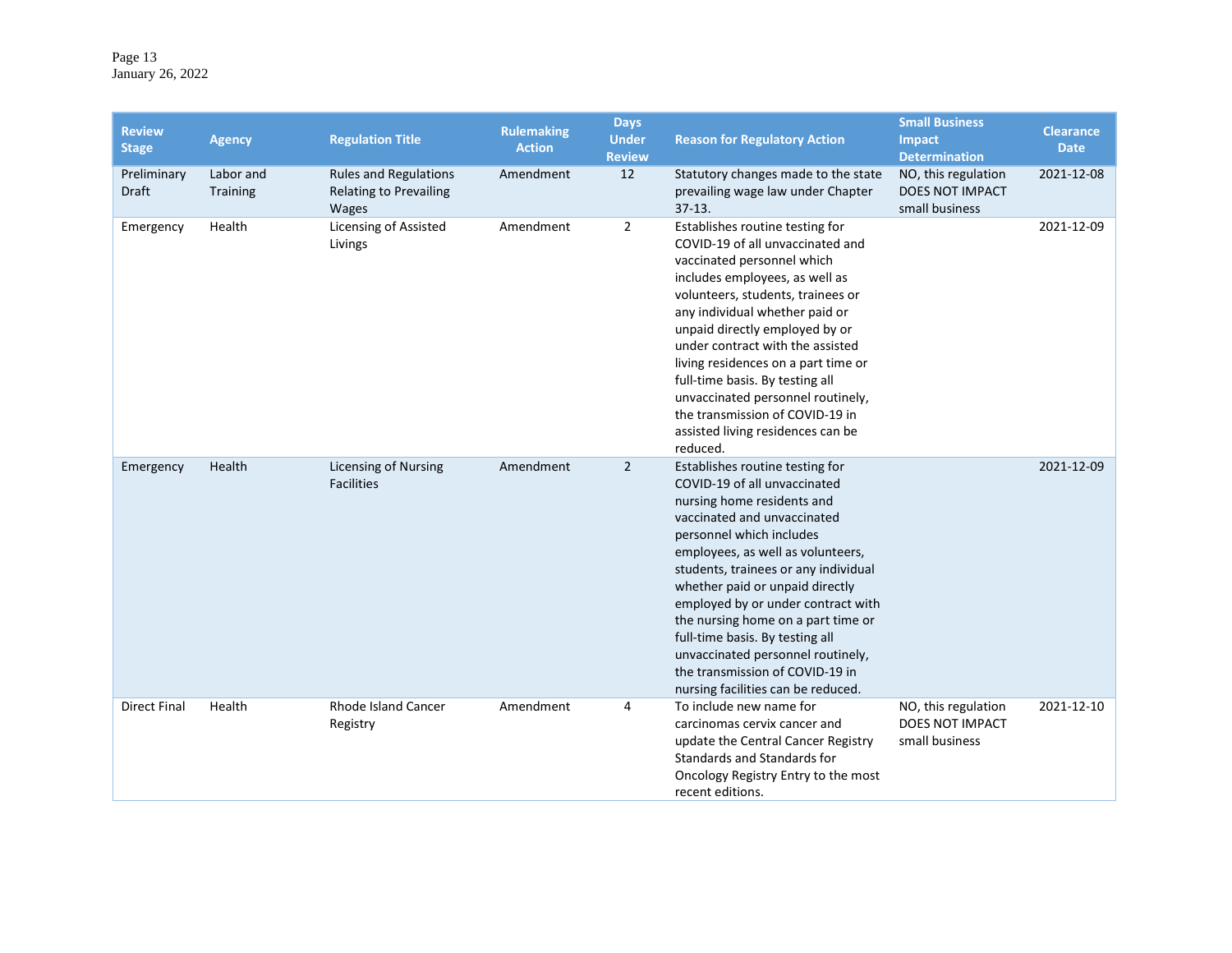Page 14 January 26, 2022

| <b>Review</b><br><b>Stage</b>    | Agency | <b>Regulation Title</b>                                | <b>Rulemaking</b><br><b>Action</b> | <b>Days</b><br><b>Under</b><br><b>Review</b> | <b>Reason for Regulatory Action</b>                                                                                                                                                                                                                                                                                                                                                                                                                                                                                                                                  | <b>Small Business</b><br><b>Impact</b><br><b>Determination</b>  | <b>Clearance</b><br><b>Date</b> |
|----------------------------------|--------|--------------------------------------------------------|------------------------------------|----------------------------------------------|----------------------------------------------------------------------------------------------------------------------------------------------------------------------------------------------------------------------------------------------------------------------------------------------------------------------------------------------------------------------------------------------------------------------------------------------------------------------------------------------------------------------------------------------------------------------|-----------------------------------------------------------------|---------------------------------|
| Post-<br>Comment<br><b>Draft</b> | Health | <b>Lead Safe Work Practices</b>                        | Adoption                           | 16                                           | This regulation is being created to<br>include all lead safe work rules and<br>regulations originally found in the<br>Lead Poising and Prevention<br>regulation (216-RICR-50-15-3). This<br>regulation also includes alignment<br>with new Environmental Protection<br>Agency and Housing and Urban<br>Development standards and<br>procedures regarding Lead Hazard<br>Mitigation and Certificates of Lead<br>Conformance, which authority to<br>perform and/or enforce has been<br>granted to RIDOH by the Housing<br>Resource Commission.                         | NO, this regulation<br>DOES NOT IMPACT<br>small business        | 2021-12-10                      |
| Post-<br>Comment<br>Draft        | Health | <b>Lead Training</b><br>Certification and<br>Licensing | Adoption                           | 16                                           | This regulation is being created to<br>include all lead training and<br>licensing rules and regulations<br>originally found in the Lead Poising<br>and Prevention regulation (216-<br>RICR-50-15-3). The regulation also<br>includes alignment with new<br><b>Environmental Protection Agency</b><br>and Housing and Urban<br>Development standards and<br>regulations regarding Lead Hazard<br>Mitigation and Certificates of Lead<br>Conformance, which authority to<br>perform and/or enforce has been<br>granted to RIDOH by the Housing<br>Resource Commission. | NO, this regulation<br>DOES NOT IMPACT<br>small business        | 2021-12-10                      |
| Post-<br>Comment<br><b>Draft</b> | Health | Lead Inspections                                       | Adoption                           | 16                                           | This regulation is being created to<br>include all lead inspection rules and<br>regulations originally found in the<br>Lead Poisoning and Prevention<br>regulation (216-RICR-50-15-3).<br>Further amendments to this<br>regulation include aligning with new<br><b>Environmental Protection Agency</b>                                                                                                                                                                                                                                                               | NO, this regulation<br><b>DOES NOT IMPACT</b><br>small business | 2021-12-10                      |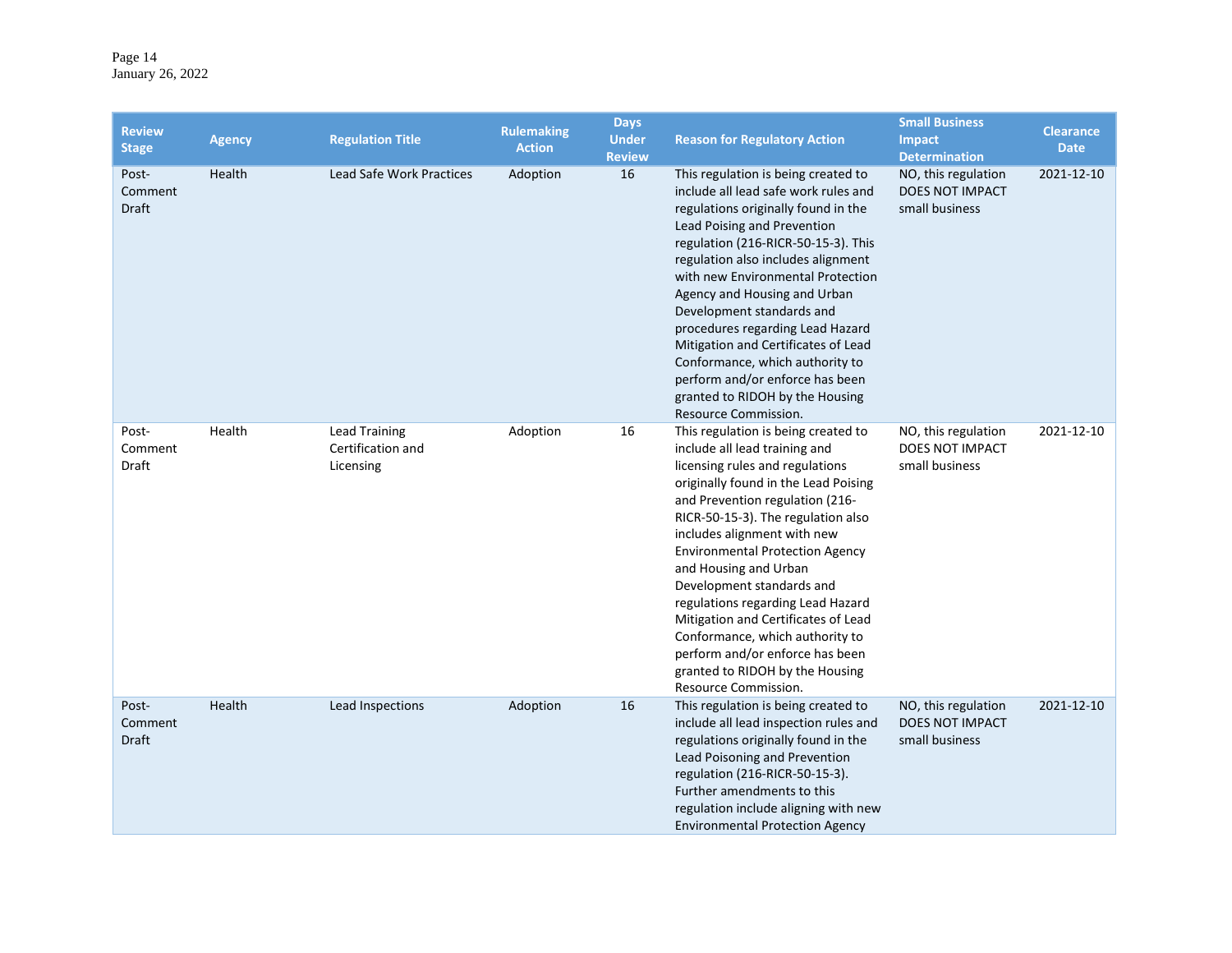Page 15 January 26, 2022

| <b>Review</b><br><b>Stage</b> | Agency                | <b>Regulation Title</b>                                                                                                         | <b>Rulemaking</b><br><b>Action</b> | <b>Days</b><br><b>Under</b><br><b>Review</b> | <b>Reason for Regulatory Action</b>                                                                                                                                                                                                                                                                                                                                                                                                                                                                                                                                                                                                                                                                                                 | <b>Small Business</b><br><b>Impact</b><br><b>Determination</b>  | <b>Clearance</b><br><b>Date</b> |
|-------------------------------|-----------------------|---------------------------------------------------------------------------------------------------------------------------------|------------------------------------|----------------------------------------------|-------------------------------------------------------------------------------------------------------------------------------------------------------------------------------------------------------------------------------------------------------------------------------------------------------------------------------------------------------------------------------------------------------------------------------------------------------------------------------------------------------------------------------------------------------------------------------------------------------------------------------------------------------------------------------------------------------------------------------------|-----------------------------------------------------------------|---------------------------------|
|                               |                       |                                                                                                                                 |                                    |                                              | and Housing and Urban<br>Development standards.<br>Additionally, it includes regulations<br>regarding Lead Hazard Mitigation<br>and Certificates of Lead<br>Conformance, which authority to<br>perform and/or enforce has been<br>granted to RIDOH by the Housing<br>Resource Commission.                                                                                                                                                                                                                                                                                                                                                                                                                                           |                                                                 |                                 |
| Post-<br>Comment<br>Draft     | Health                | Lead Poisoning<br><b>Prevention Compliance</b><br>and Enforcement                                                               | Amendment                          | 16                                           | This regulation is being amended to<br>reduce exclusively provide details<br>on lead poisoning prevention and<br>enforcement. The rules and<br>regulations regarding lead safe<br>work practices, lead training and<br>licensing, and lead inspections have<br>all been divided into smaller,<br>specific regulations. Further<br>amendments to this regulation<br>include aligning with new<br><b>Environmental Protection Agency</b><br>and Housing and Urban<br>Development standards.<br>Additionally, it includes regulations<br>regarding Lead Hazard Mitigation<br>and Certificates of Lead<br>Conformance, which authority to<br>perform and/or enforce has been<br>granted to RIDOH by the Housing<br>Resource Commission. | NO, this regulation<br>DOES NOT IMPACT<br>small business        | 2021-12-10                      |
| <b>Direct Final</b>           | Health                | Reporting and Testing of<br>Infectious,<br>Enviornmental, and<br><b>Occupational Diseases</b>                                   | Amendment                          | $\mathbf{1}$                                 | To include multisystem<br>inflammatory syndrome in children<br>as a reportable condition.                                                                                                                                                                                                                                                                                                                                                                                                                                                                                                                                                                                                                                           | NO, this regulation<br><b>DOES NOT IMPACT</b><br>small business | 2021-12-15                      |
| Emergency                     | <b>Human Services</b> | Child Care Center, Family<br>Child Care Home and<br>Group Family Child Care<br><b>Home Licensing Changes</b><br>Due to COVID-19 | Adoption                           | 0                                            | Novel Coronavirus (COVID-19)                                                                                                                                                                                                                                                                                                                                                                                                                                                                                                                                                                                                                                                                                                        |                                                                 | 2021-12-15                      |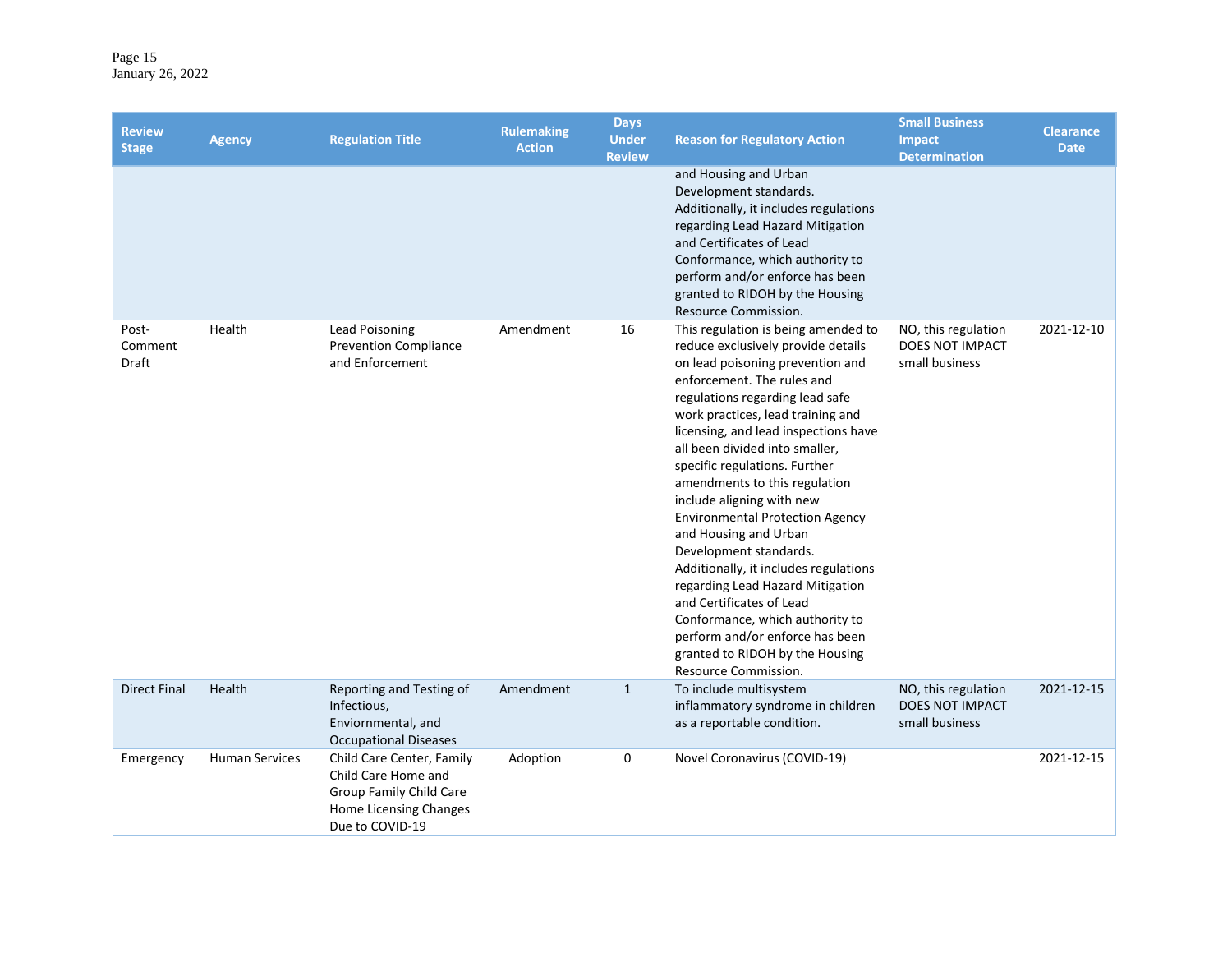| <b>Review</b><br><b>Stage</b> | <b>Agency</b>                                                     | <b>Regulation Title</b>                                                                                  | <b>Rulemaking</b><br><b>Action</b> | <b>Days</b><br><b>Under</b><br><b>Review</b> | <b>Reason for Regulatory Action</b>                                                                                                                                                                                                                                                                                                                         | <b>Small Business</b><br><b>Impact</b><br><b>Determination</b>  | <b>Clearance</b><br><b>Date</b> |
|-------------------------------|-------------------------------------------------------------------|----------------------------------------------------------------------------------------------------------|------------------------------------|----------------------------------------------|-------------------------------------------------------------------------------------------------------------------------------------------------------------------------------------------------------------------------------------------------------------------------------------------------------------------------------------------------------------|-----------------------------------------------------------------|---------------------------------|
| <b>Direct Final</b>           | Environmental<br>Management                                       | PART 7 - Dealers                                                                                         | Amendment                          | $\mathbf{1}$                                 | Amend fees for dealer licenses<br>consistent with recently passed<br>statute, which became in effect<br>upon passage                                                                                                                                                                                                                                        | NO, any small<br>business impact is<br><b>POSITIVE</b>          | 2021-12-16                      |
| Direct Final                  | Environmental<br>Management                                       | PART 2 - Commercial<br><b>Marine Fishing Licenses</b><br>and Landing Permits                             | Amendment                          | $\mathbf{1}$                                 | Amend fees for landing permits<br>consistent with recently passed<br>statute, which became in effect<br>upon passage                                                                                                                                                                                                                                        | NO, any small<br>business impact is<br><b>POSITIVE</b>          | 2021-12-16                      |
| Emergency                     | <b>Human Services</b>                                             | <b>Child Care Assistance</b><br>Program Rules and<br>Regulations Due to<br>COVID-19                      | Amendment                          | 6                                            | Novel Coronavirus (COVID-19)                                                                                                                                                                                                                                                                                                                                |                                                                 | 2021-12-20                      |
| Post-<br>Comment<br>Draft     | Health                                                            | <b>Practices and Procedures</b><br>Before the Rhode Island<br>Department of Health                       | Amendment                          | 4                                            | To provide procedures for how<br>licensure applicants with criminal<br>records will be handled.                                                                                                                                                                                                                                                             | NO, this regulation<br>DOES NOT IMPACT<br>small business        | 2021-12-20                      |
| Preliminary<br><b>Draft</b>   | Environmental<br>Management                                       | <b>Control of Emissions</b><br>from Organic Solvent<br>Cleaning                                          | Amendment                          | 13                                           | The regulation is being updated to<br>make the rule fully consistent with<br>federal regulations to eliminate any<br>inconistencies between the federal<br>and state rules.                                                                                                                                                                                 | NO, this regulation<br><b>DOES NOT IMPACT</b><br>small business | 2021-12-20                      |
| <b>Direct Final</b>           | <b>Executive Office</b><br>of Health and<br><b>Human Services</b> | Medicaid Integrated<br>Health Care Coverage,<br><b>SSI Financial Eligibility</b><br>Determinations       | Amendment                          | 8                                            | Pursuant to 42 U.S.C. §415(i), the<br>federal government is required to<br>make COLA adjustments to SSI<br>benefits. As a result, we must<br>reflect those updates in our<br>regulations.                                                                                                                                                                   | NO, this regulation<br>DOES NOT IMPACT<br>small business        | 2021-12-22                      |
| Emergency                     | Health                                                            | Enforcement of<br><b>Executive Order</b>                                                                 | Adoption                           | $\mathbf{1}$                                 | To ensure enforcement of certain<br>COVID-19 executive orders                                                                                                                                                                                                                                                                                               |                                                                 | 2021-12-22                      |
| Emergency                     | <b>Human Services</b>                                             | <b>Supplemental Security</b><br>Income and State<br>Supplemental Payment<br><b>Rules and Regulations</b> | Amendment                          | 5                                            | This Emergency amendment is<br>implementing the 2022 Cost-of-<br>Living adjustment as determined by<br>the Social Security Administration.<br>This rule will update the Federal<br>Benefit Rate provided by the SSA<br>and implemented by the Executive<br>Office of Health and Human<br>Services (210-RICR-40-00-3 § 3.1.7),<br>effective January 1, 2022. |                                                                 | 2021-12-22                      |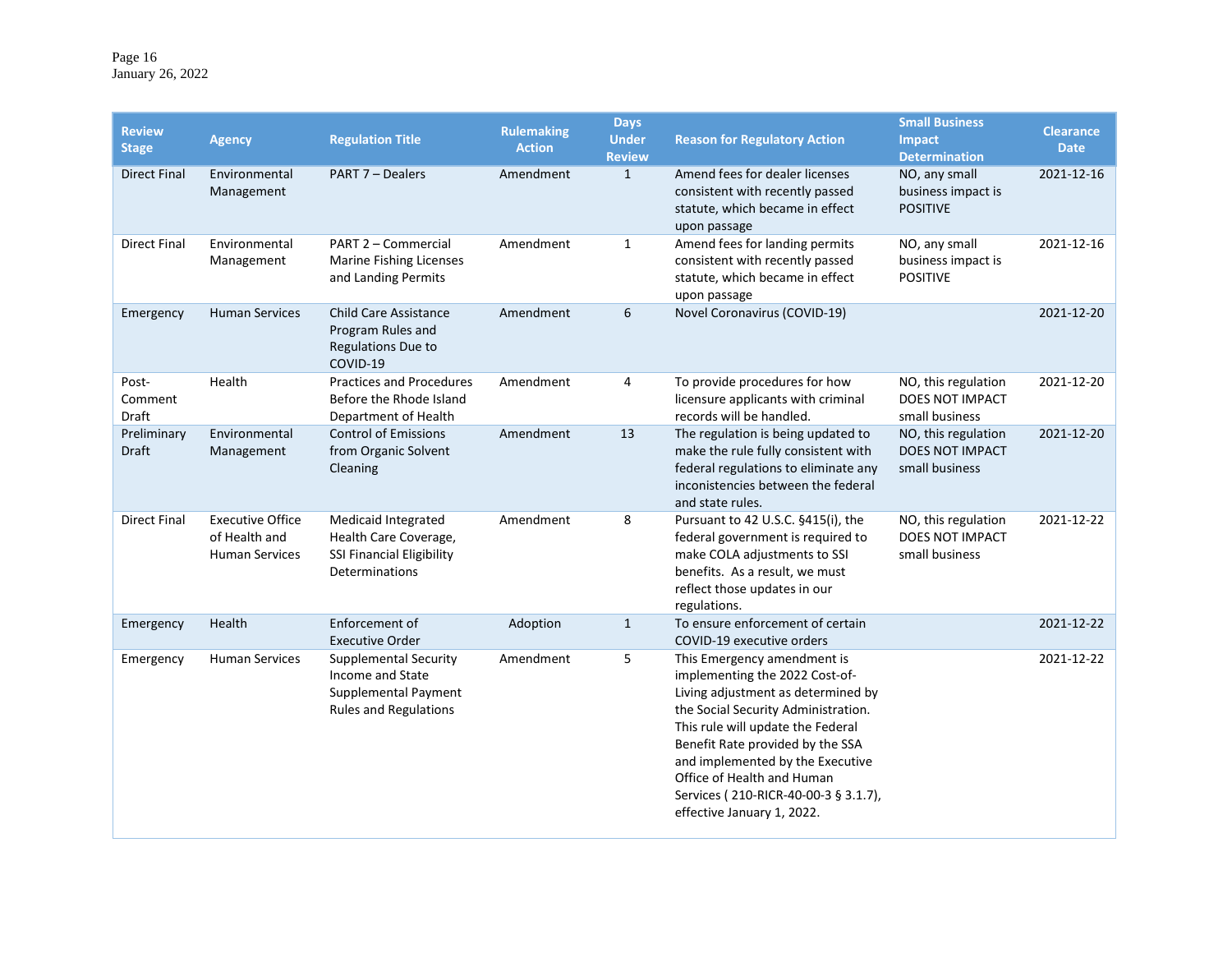| <b>Review</b><br><b>Stage</b> | <b>Agency</b>                                                     | <b>Regulation Title</b>                                                                                             | <b>Rulemaking</b><br><b>Action</b> | <b>Days</b><br><b>Under</b><br><b>Review</b> | <b>Reason for Regulatory Action</b>                                                                                                                                                                                                                                                                                                                                                                                                                                                                      | <b>Small Business</b><br><b>Impact</b><br><b>Determination</b> | <b>Clearance</b><br><b>Date</b> |
|-------------------------------|-------------------------------------------------------------------|---------------------------------------------------------------------------------------------------------------------|------------------------------------|----------------------------------------------|----------------------------------------------------------------------------------------------------------------------------------------------------------------------------------------------------------------------------------------------------------------------------------------------------------------------------------------------------------------------------------------------------------------------------------------------------------------------------------------------------------|----------------------------------------------------------------|---------------------------------|
|                               |                                                                   |                                                                                                                     |                                    |                                              | The Rhode Island State Fiscal Year<br>2022 budget (21-H-6122) mandated<br>the elimination of the Category F<br>program established in 2016 for<br>reinvestment of the state savings<br>into enhanced Medicaid Assisted<br>Living rates and the elimination of<br>funding to the assisted living<br>providers that had been financed by<br>Rhode Island Housing Mortgage and<br>Finance Corporation. This change<br>became effective November 1,<br>2021.                                                 |                                                                |                                 |
| Emergency                     | <b>Executive Office</b><br>of Health and<br><b>Human Services</b> | <b>Medicaid Integrated</b><br>Health Care Coverage,<br><b>SSI Financial Eligibility</b><br>Determinations           | Amendment                          | 8                                            | Pursuant to 42 U.S.C. §415(i), the<br>federal government is required to<br>make COLA adjustments to SSI<br>benefits. As a result, we must<br>reflect those updates in our<br>regulations.                                                                                                                                                                                                                                                                                                                |                                                                | 2021-12-22                      |
| Preliminary<br>Draft          | <b>Executive Office</b><br>of Health and<br><b>Human Services</b> | <b>Community Medicaid:</b><br><b>Medically Needy</b><br>Eligibility                                                 | Amendment                          | $\mathbf{1}$                                 | Regulation is currently not in<br>alignment with federal guidance<br>regarding allowable changes to<br>beneficiary coverage during PHE.                                                                                                                                                                                                                                                                                                                                                                  | NO, this regulation<br>DOES NOT IMPACT<br>small business       | 2021-12-23                      |
| Emergency                     | Health                                                            | Enforcement of<br><b>Executive Orders</b>                                                                           | Amendment                          | $\pmb{0}$                                    | To correct inconsistencies between<br>regulation and EO 21-116                                                                                                                                                                                                                                                                                                                                                                                                                                           |                                                                | 2021-12-29                      |
| Preliminary<br>Draft          | <b>Business</b><br>Regulation                                     | Personal Lines -<br>Automobile and<br>Homeowners Insurance<br>Part 8 - Rhode Island<br>Automobile Insurance<br>Plan | Amendment                          | $\overline{7}$                               | The Rhode Island Automobile<br>Insurance Plan was established<br>pursuant to Chapter 3002 Public<br>Laws of 1952 and Chapter 31-33-8<br>of the R.I. General Laws to provide<br>auto liability and physical damage<br>coverages to those insureds who<br>are unable to obtain such auto<br>insurance in the voluntary market.<br>Regulation is being amended to<br>document 2018 Department of<br><b>Business Regulation guidance</b><br>provided to the Rhode Island<br>Automobile Insurance Plan and to | NO, this regulation<br>DOES NOT IMPACT<br>small business       | 2021-12-29                      |